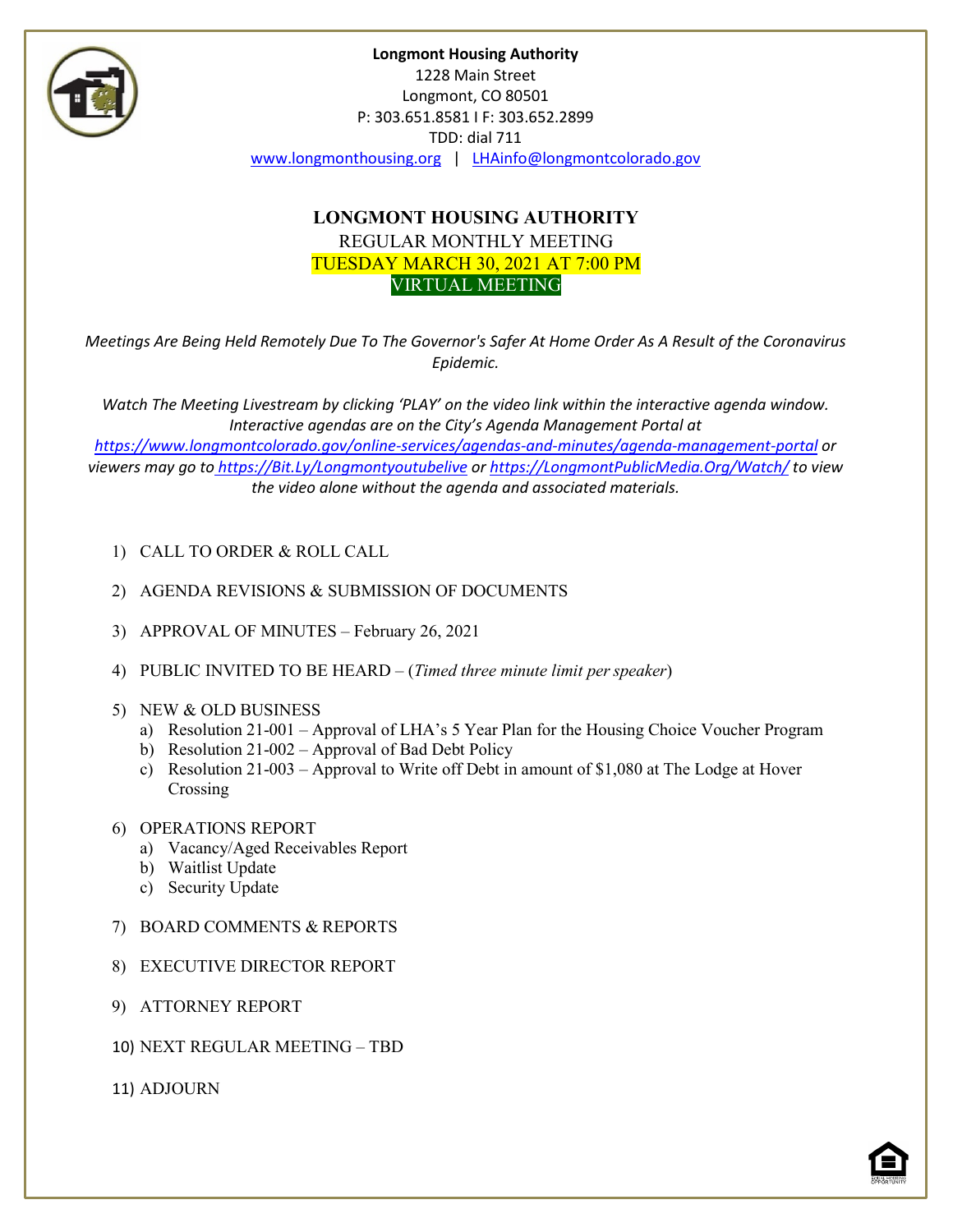

#### **MINUTES LONGMONT HOUSING AUTHORITY REGULAR BOARD MEETING FEBRUARY 26, 2021** VIRTUAL MEETING

#### **1. Call to Order & Roll Call**

The regular meeting of the LHA Board of Commissioners was called to order at 2:00 p.m. by Chairperson Brian Bagley.

| <b>Members Present:</b> | Brian Bagley, Chair   |
|-------------------------|-----------------------|
|                         | Polly Christensen     |
|                         | Susie Hidalgo-Fahring |
|                         | Marcia Martin         |
|                         | Joan Peck             |
|                         | Aren Rodriguez        |
|                         | Tim Waters            |
|                         |                       |

**Members Absent:** None

**2. Agenda Revisions & Submission of Documents:** None

## **3. Approval of Minutes – January 5, 2021** A motion was made to approve the minutes of January  $5<sup>th</sup>$ , 2021. **Motion:** Polly Christensen **Second:** Marcia Martin **Approved Carried 7-0**

**4. Public Invited to be Heard:** None

## **5. New & Old Business:**

a) Overview: Role of Council as the LHA Board of Commissioners

Harold Dominguez, Interim Executive Director, introduced members of the Longmont Housing Authority (LHA) team: Lisa Gallinar, Regional Property Manager; Kyndra Daniels, Accounting Supervisor; and Olivia DeVere, Administrative Coordinator. Tom DeBie, Vice Chair of the Longmont Housing Authority Advisory Board, also introduced himself.

Karen Roney explained that each commissioner will receive a book explaining the role of a commissioner of the Housing Authority and provided a broad overview of the responsibilities of the board of commissioners. She explained that LHA owns and operates various properties, major federal and state laws and regulations dictate the work, that staff would outline the finances and financial monitoring that is in place, and shared that a few special meetings will be held for the commissioners to get grounded around policies, property management, and agency finances. Karen said that staff would work toward incorporating business of the LHA Commissioners into regular City Council meetings (one meeting per/month).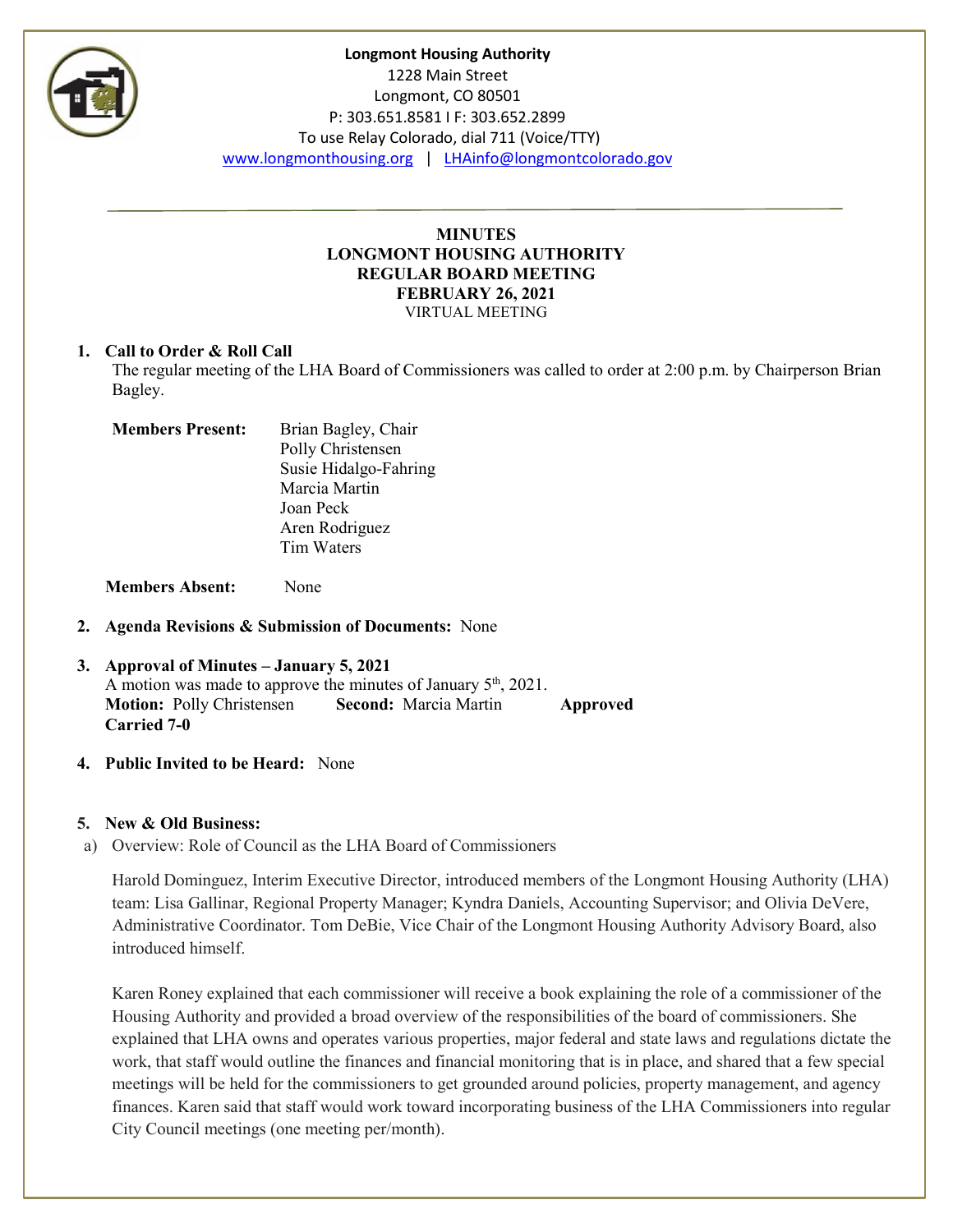

Kathy Fedler commented that at the upcoming meeting on March 30, the Commissioners will consider the LHA's five-year plan.

Chairperson Bagley acknowledged all the extra work done by City and LHA staff related to solidifying the Housing Authority.

b) Update on transition planning: structure, budget, staffing

Needed: Motion to direct staff to convert LHA staff members to employees of the City of Longmont. Harold Dominguez, Interim Executive Director, presented a high-level overview of the LHA budget. He noted that the LHA budget process is different from the City's budgeting process, given the different rules, regulations and funding sources. Staff has focused a lot of time and effort on developing the 2021 budgets, making sure revenues and expenses are allocated appropriately to the correct accounts. Harold then reviewed budgets specific to each property: Aspen Meadows Campus, Prairie Village Campus, Downtown Campus, Hover Crossing, and Sunset campus; he also reviewed the HCV – Housing Choice Voucher Program.

He further explained that the Longmont Housing Development Corporation (LHDC) is a separate business unit with a separate board of directors that focuses on the project development, contracting with LHA for property management. He noted that the revenue stream for LHDC is dependent on development and construction of projects, there is a healthy fund balance, and that the option of combining LHDC and LHA is being considered but that process is complicated.

Kyndra Daniels, Accounting Supervisor, explained the Single Room Occupancy program and discussed the commercial property located at 615 Main Street that is currently leased to the Center for People with Disabilities.

Harold commented that an evaluation of both the 615 Main Street and the Briarwood Office properties is needed. He then reviewed the management and administration changes in the LHA General Fund associated with the restructuring of positions and the new agreement with the City.

Chairperson Bagley requested a balance sheet for the entity.

Harold replied that a balance sheet is not quite ready as staff is still working through audits of the entity's finances. Kyndra further explained that as they find issues (e.g. funds being deposited to the wrong account, over spending budgets, transactions not properly coded), they are being fixed for each property. Staff is working with a financial consultant to help address issues and to provide additional training for staff.

The Commissioners discussed the budgetary issues with staff, and Jim Golden, Chief Financial Officer, assured them they would get balance sheets soon.

The Commissioners inquired about their recollection that the LHA had managed 800 vouchers in the past. Kathy Fedler, Housing and Community Investment Manager, responded that the LHA has authorization for 509 vouchers, but does not have sufficient HUD budget to issue the full 509 (due to high rents in this region). LHA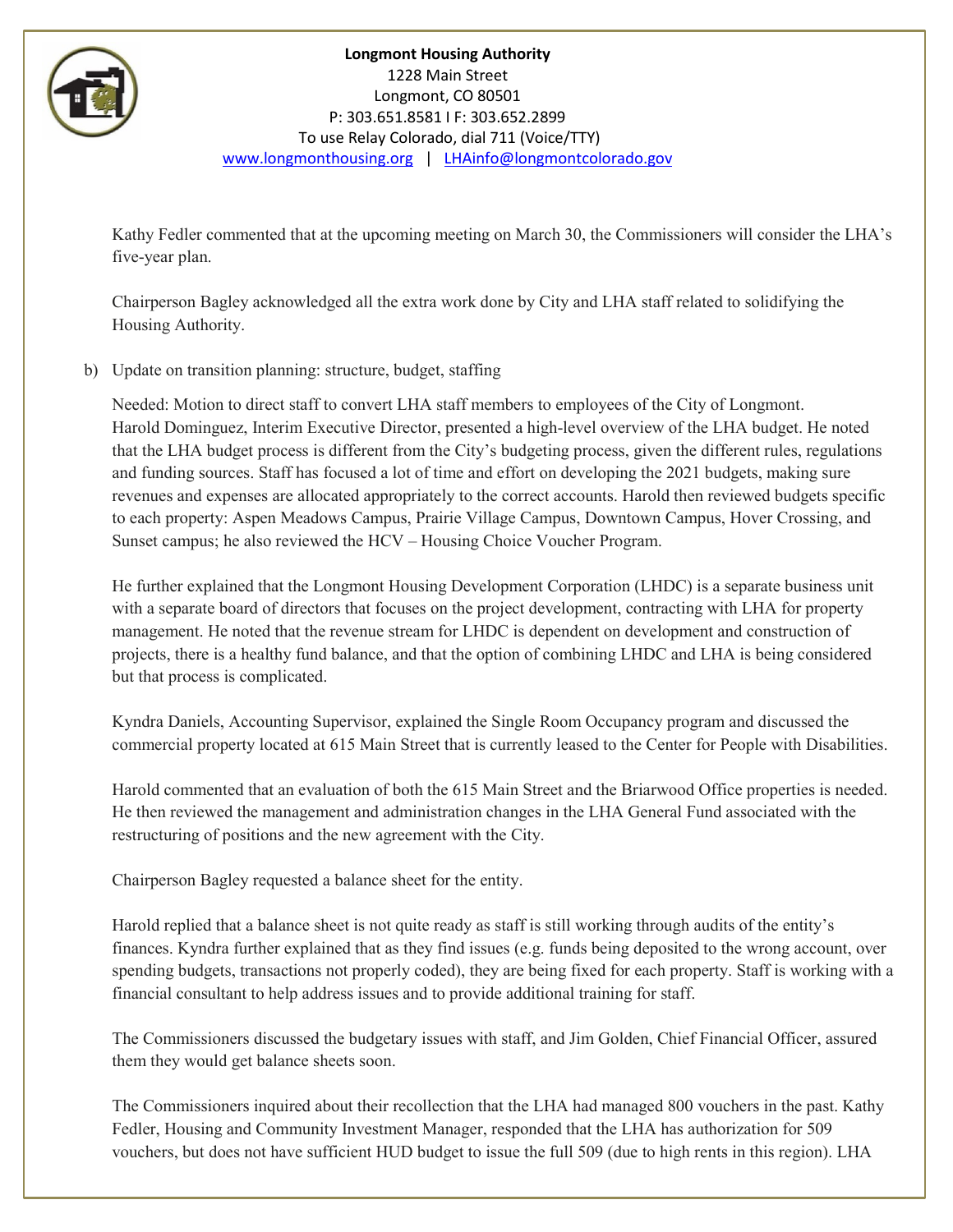

currently issues around 420 vouchers. Staff is working with HUD and the LHA's financial consultant to reconcile their numbers utilizing HUD two-year tool. She speculated that 800 may be a number from several years ago identifying all housing authority vouchers in Longmont (including those managed by other housing authorities). She also explained the voucher process and timeline at Commissioner Martin's request.

Karen Roney described the work that LHA staff has done to clean up the wait list for the Housing Choice Voucher program. Olivia DeVere coordinated this effort: contacted over 900 households on the current wait list; processed responses received from 120 of those households still interested in receiving a voucher; and entered all updated information into the Yardi system. There is now current data in Yardi and staff can more efficiently process applications when vouchers become available.

Harold then explained other significant 2021 budget changes: insufficient revenues to fund an executive director or a chief financial officer. Instead, staff created an Accounting Supervisor position; the Accounting Supervisor, Accountant, and Accounting Technician position for the LHA were moved within the City's Finance Department (via the Intergovernmental Agreement between the City and the LHA). The executive director was not funded in 2021, in order to fund a Regional Property Manager, and to benchmark all remaining LHA positions and bring those positions to market rate, as needed. These changes have helped to ensure LHA has the staff to carry out the work and business that needs to be done.

Harold explained that he, Kathy Fedler, Karen Roney and several other City staff members have been fulfilling different functions within the LHA for the past year; their roles will continue to evolve throughout 2021, with the intent of spending more time in their normal City roles. He described the challenges and work needed to convert LHA staff into City of Longmont employees; a particular challenge involves retirement benefits.

#### **Motion**

A motion was made by Tim Waters to direct staff to convert LHA staff members to employees of the City of Longmont.

**Motion:** Tim Waters **Second:** Marcia Martin **Approved Carried 7-0**

c) Consider proposal to lease LHA administrative offices to Veterans Community Project (VCP)

Harold advised that due to the need to better integrate LHA staff into the City organization, leasing the offices to VCP makes sense. VCP has the capacity and experience to manage the housing units located at the Briarwood property and provide support services as needed. There are 10 housing units (Briarwood Apartments) attached to the LHA administrative office. His recommendation is to lease the LHA administrative offices to the Veteran's Community Project.

## **Motion**

A motion was made by Polly Christensen to direct staff to negotiate a lease of the LHA Administrative office to the Veteran's Community Project.

**Motion: Polly Christensen <b>Second:** Joan Peck **Approved**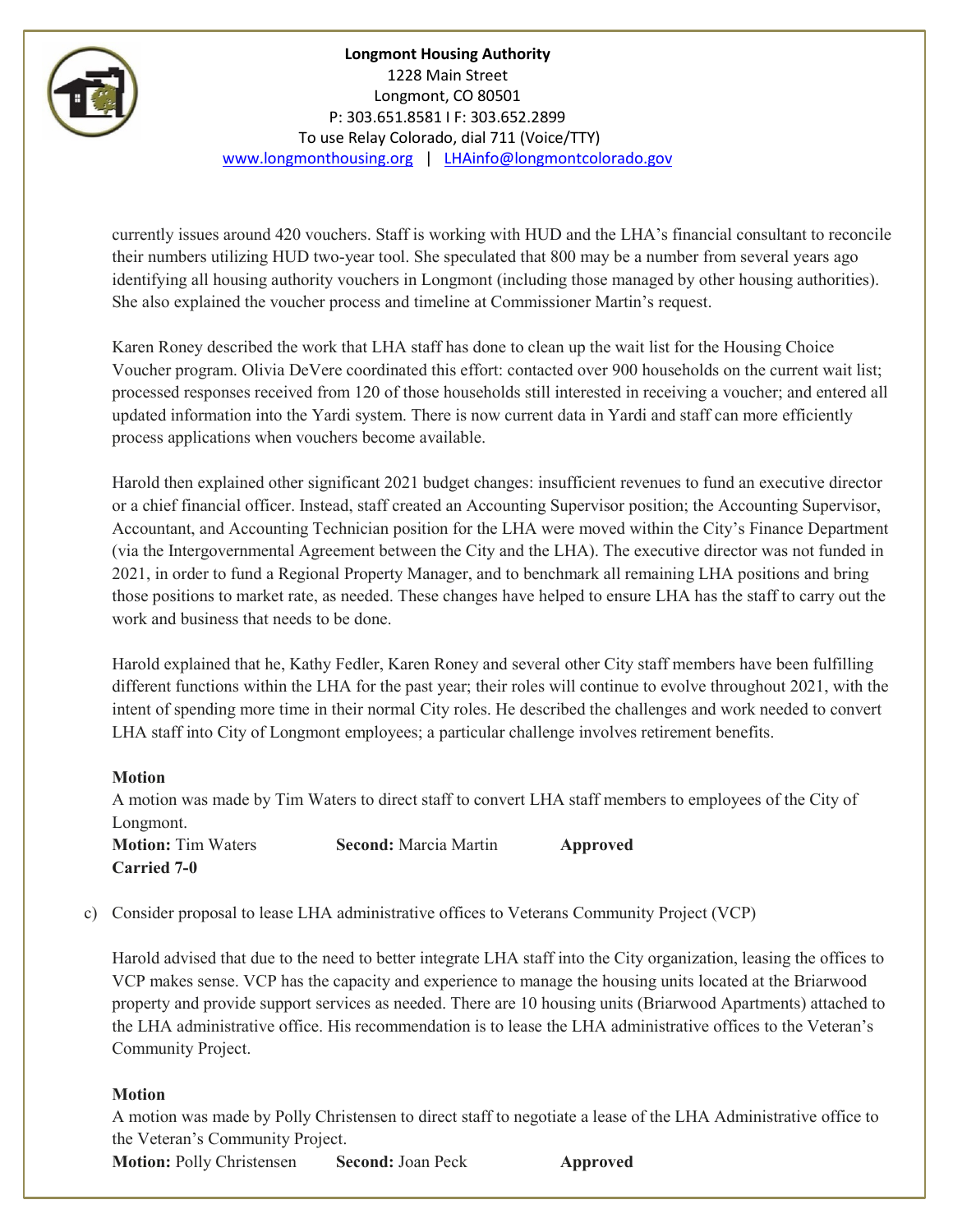

## **Carried 7-0**

d) Review and approve proposed compensation approach for City staff working on LHA business

Harold explained that Chief Human Resource Officer Joanne Zeas created a proposed compensation approach for City staff working on LHA business as follows:

1. For staff who are required to take a primary role (consistently more than one day per week for a period of at least 6 months): Provide a temporary stipend equal to 20% of salary to represent one day/week work.

2. For staff who are required to take a moderate role (consistently more than one half day per week additional work above a full time job that exceeds 40 hours): Provide a temporary stipend equal to 10% of salary to represent one half-day/week work.

3. For staff who assist in the workload but do not consistently exceed one additional half day per week: Discretionary stipend utilizing exceptional pay system.

#### **Motion**

A motion was made by Tim Waters to direct staff to approve the compensation model described in the packet and to include the interim executive director with other staff identified to be compensated under this model.

Harold noted that the numbers on fiscal impact would be different based on motion. **Motion:** Tim Waters **Second:** Polly Christensen **Approved Carried 7-0**

#### e) Voluntary Compliance Agreement update

Kathy Fedler explained that back in 2019, LHA was monitored by HUD specifically around Fair Housing and Accessibility; several areas needed improvement and, as a result, a Voluntary Compliance Agreement was put in place. She updated the Commissioners that two items are now in compliance: Those denied reasonable accommodation to convert tubs to showers were repaid and the Fair Housing training for staff item is being addressed and now in compliance. The big area of non-compliance was properties that do not meet UFAS (Uniform Federal Accessibility Standards), which is a requirement for properties with HUD funding. She noted that some things are easy fixes and others are more challenging to correct. A consultant will be hired to go through all facilities, units and common areas to do an analysis, prepare a plan for what can be corrected and then meet with HUD to determine what to do. Additionally, Aspen Meadows is making seven units UFAS compliant.

Commissioners discussed with Kathy what could happen if some units cannot come up to the HUD standards and Kathy responded that HUD would likely require an increase in UFAS compliant units in a future project in order to bring the whole portfolio into compliance.

Kathy said some policies and procedures were also out of compliance and all have been completed and approved by HUD. The last thing being put in place is the lease addendum for ADA units requiring that if a unit is leased to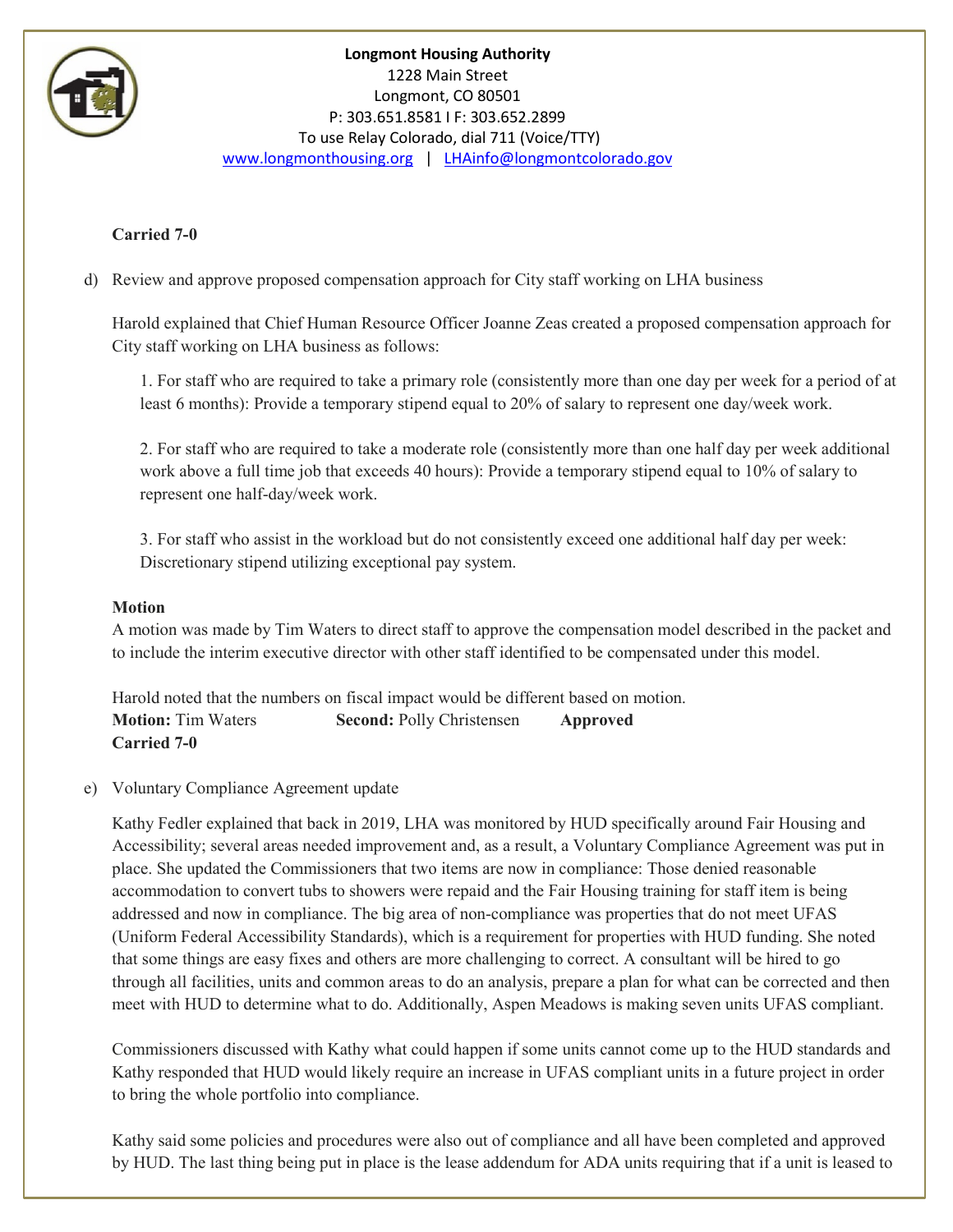

a person not needing accommodation, they would move to a comparable unit if the unit is needed by someone needing an accommodation. This still must be reviewed with residents and applicants, placed on the website and submitted to HUD by April 15. In addition, she stated staff is still working on the grievance policy and must prepare a list of accessible housing in Longmont.

## f) Update on future development opportunities

Kathy Fedler gave a brief update on opportunities to partner on developments including land on Sunset Way owned by the Housing Authority that has room for other developments and a parcel on Hover and 18th across from Hearthstone and Lodge properties. Kathy noted that the Longmont Housing Development Corporation had wanted to disband because there were no opportunities except for the Element property, but as more processes are in place, the organization will be better suited to be a partner on inclusionary housing developments.

Harold further explained that conversations have begun about the Element Project at 2000 Sunset Way and the Crisman Development on North Main behind Sonic and reminded the commissioners of the nine acres around Costco that are for affordable housing. He explained that by partnering on developments, dollars are brought into the structure of the organization and the work is shared.

#### **6. Interim Executive Director's Report**

a) Update on Operations

Interim Executive Director Dominguez reported that staff is working on: a communication protocol to help when residents reach out to commissioners; a security system at Village Place for which a proposal has been received but staff is waiting on authorization from CHFA to use reserve funds to pay for the system; and the same security system for Aspen Meadows Rehab to be included in that project. He also reported that City golf and recreation staff assisted maintenance staff with snow removal efforts and that everyone helped in a facility after a pipe broke at the Suites.

## b) Vacancy Report and Aged Receivables Report (updated Vacancy Report added 02.25.21)

Lisa Gallinar, Regional Property Manager, updated the Commissioners that occupancy was at 93.5% for all properties combined; staff has advertised that the waiting list would open on March 5 for various properties; and she reviewed the number of vacancies at various properties.

Kathy Fedler noted that the vacancy list would be provided to the commissioners each month.

Olivia DeVere, Administrative Coordinator, explained how the wait list was advertised and Kathy noted it was also available on the LHA web page under LHA announcements.

Commissioners asked what the target occupancy rate was, and Lisa confirmed that it is 97%.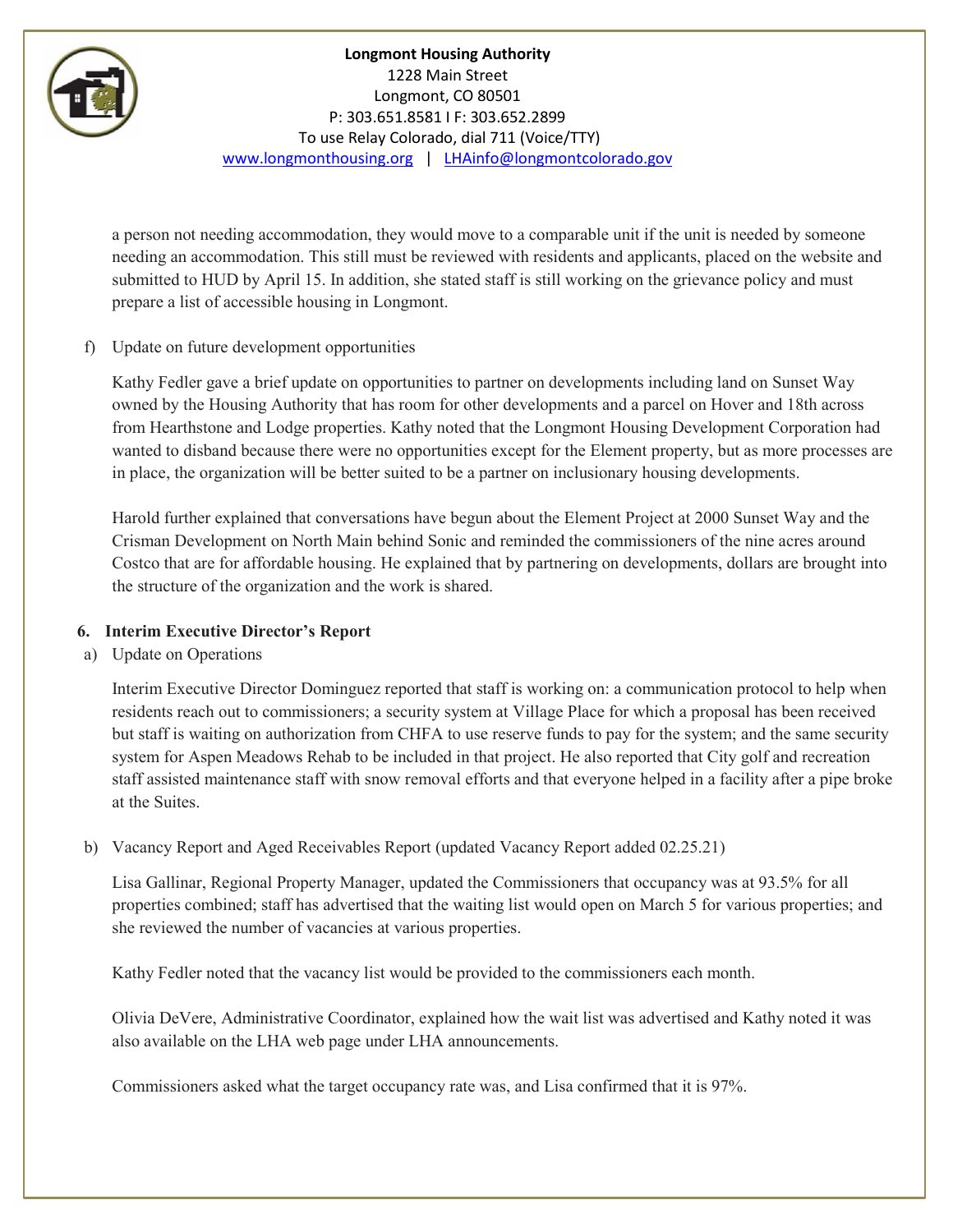

## **7. Commissioner Comments & Reports**

Chairperson Bagley asked that staff come up with a process for handling complaints and comments from residents.

Harold Dominguez responded that the complaints need to be filtered to staff because of HUD issues and said to direct them to Lisa, Kathy, Karen, and Harold but noted Lisa would handle the majority of them.

## **8. Attorney Comments & Reports:** None

#### **9. Upcoming Meetings**

a) Identify additional special meetings of the LHA Board of Commissioners

Harold stated that staff is working on scheduling and will get balance sheets to the commissioners.

b) Incorporate regular LHA business into regular City Council meeting agendas

#### **10. Adjourn**

A motion was made by Tim Waters to adjourn the meeting at 4:00 p.m. **Motion:** Tim Waters **Second:** Polly Christensen **Approved Carried 7-0**

 $\_$  , and the contribution of  $\mathcal{L}_\mathcal{L}$  , and the contribution of  $\_$  , and  $\_$  , and  $\_$ Chairperson, Longmont Housing Authority Date Approved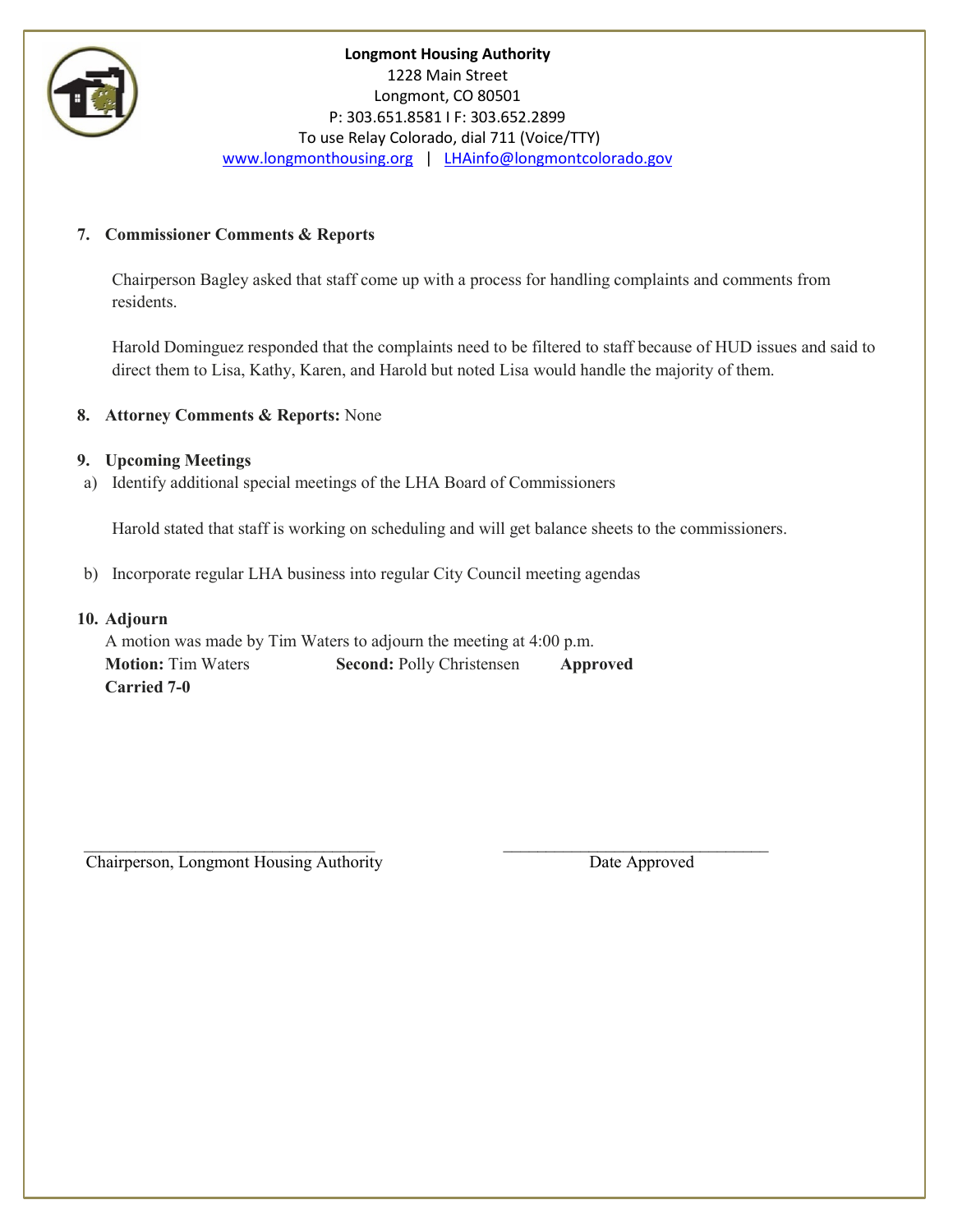

## **Longmont Housing Authority Board Communication**

**Agenda Item 5a:** Review and approval of Longmont Housing Authority (LHA) 5 Year Public Housing Plan

## **Presented By:**

Kathy Fedler, Housing and Community Investment Manager[, Kathy.fedler@longmontcolorado.gov](mailto:Kathy.fedler@longmontcolorado.gov)

## **Issue Analysis and Option:**

Each Housing Authority must have in place a 5 year Plan that is in a HUD mandated format. The 5 year Plan should align with the City's Consolidated Plan (also a 5 year plan). Because of Covid waivers which allow for a later than usual submission (3/31/21), the LHA's Plan will cover 2020 – 2024, which aligns with the City's Consolidated Plan timeframe. This allowed the LHA Plan to consider the Consolidated Plan and its needs and elements in stating the LHA's goals and objectives to help address the goals in the Consolidated Plan.

A public process was not required this year to receive input on the proposed 2020 – 2024 Five Year Plan again due to a Covid waiver. Staff did post this plan for comment on the LHA Website and if the Board has any additional information to include in the Five Year Plan, please provide that feedback for inclusion.

The Longmont Housing Authority Advisory Board (LHAAB) reviewed the Five Year Plan at their meeting on March 16. They recommended adding an Objective to Goal 3 under Section B.2. "Objective: Reduce proportion of HUD funding to overall budget by 10% over this 5 year period (working to decrease dependence on HUD funding)." They felt the Goal set by an earlier Board to reduce LHA's dependence on HUD funding by moving it from 45% of the budget to 25% was too ambitious to achieve in 5 years (see Section B.3. 3.b.) and wasn't achieved during the prior Five Year Plan. They felt a more measured approach was needed given the circumstances and that we are also trying to increase the number of Housing Choice Vouchers in our community.

The Plan is attached to this Communication and staff would be happy to answer any questions. The Plan is due to HUD by March 31.

#### **Board Options:**

Approve Resolution 21-001 authorizing submission of the LHA 2020 – 2024 Five Year Plan.

#### **Fiscal Impact:**

There is no immediate impact on the LHA funds; however as various projects come forward to help meet the goals of the Plan, that information will be part of the analysis that will come to the Board for review and approval.

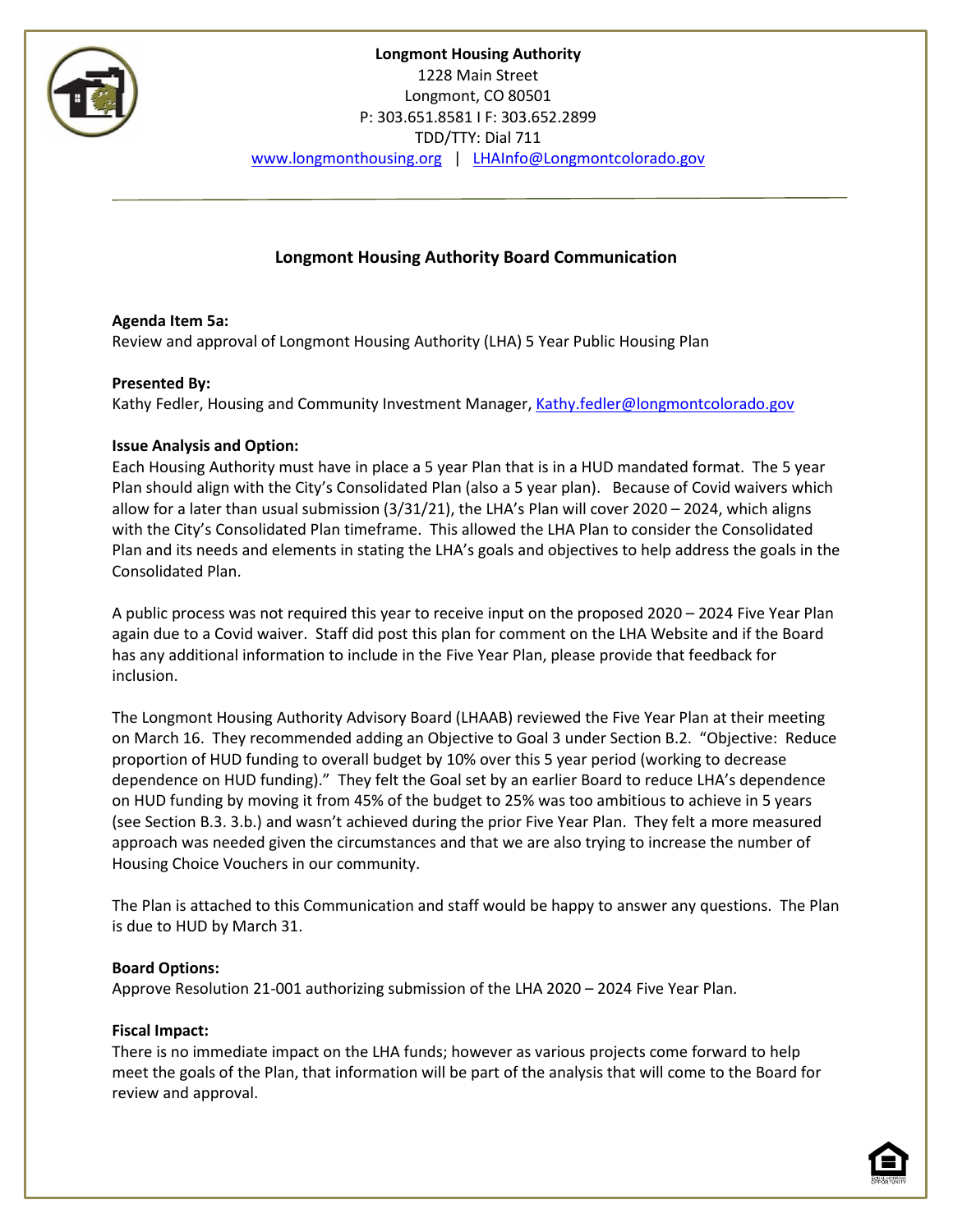

## **RESOLUTION 2021-01**

## **RESOLUTION OF LONGMONT HOUSING AUTHORITY APPROVING 2020 – 2024 FIVE YEAR PLAN AND CIVIL RIGHTS CERTIFICATION FOR THE HOUSING CHOICE VOUCHER PROGRAM**

**WHEREAS,** the Longmont Housing Authority Board is required every 5 years to revise its Public Housing Plan in accordance with U.S. Department of Housing and Urban Development (HUD) requirements; and

**WHEREAS,** the Longmont Housing Authority qualifies as a small housing authority and so can submit a "Streamlined Plan" and does not need to submit an Annual Plan because it has a combined unit total of 550 or less of public housing units and Section 8 vouchers, is not designated as a troubled housing authority and does not have a failing score under the Section 8 Management Assessment Program (SEMAP); and

**WHEREAS,** the LHA follows and commits to carrying out its programs in conformity with Title VI of the Civil Rights Act of 1964, the Fair Housing Act, Section 504 of the Rehabilitation Act of 1973, and Title II of the Americans with Disabilities Act of 1990, and will affirmatively further fair housing; and

**WHEREAS,** the LHA 5 Year Plan aligns with the City of Longmont's Consolidated Plan, shares needs assessment data, and aligns goal statements for a more comprehensive and cohesive funding and operational approach to providing affordable housing opportunities in Longmont.

**NOW, THEREFORE, BE IT RESOLVED,** that the Board of the Housing Authority of the City of Longmont approve the Longmont Housing Authority 2020-2024 Five Year Plan and authorizes submission of the Plan and the Civil Rights Certification to HUD by the March 31, 2021 deadline.

**IN WITNESS WHEREOF,** this Resolution ismade as ofthis \_\_\_\_\_\_\_day of March, 2020.

**LONGMONT HOUSING AUTHORITY BY:**

**\_\_\_\_\_\_\_\_\_\_\_\_\_\_\_\_\_\_\_\_\_\_\_\_\_\_\_\_\_\_\_\_\_\_\_\_**

Brian Bagley, Board Chair

**ATTEST:**

**\_\_\_\_\_\_\_\_\_\_\_\_\_\_\_\_\_\_\_\_\_\_\_\_\_\_\_\_\_\_\_\_\_\_\_\_\_** Harold Dominguez, Interim Executive Director

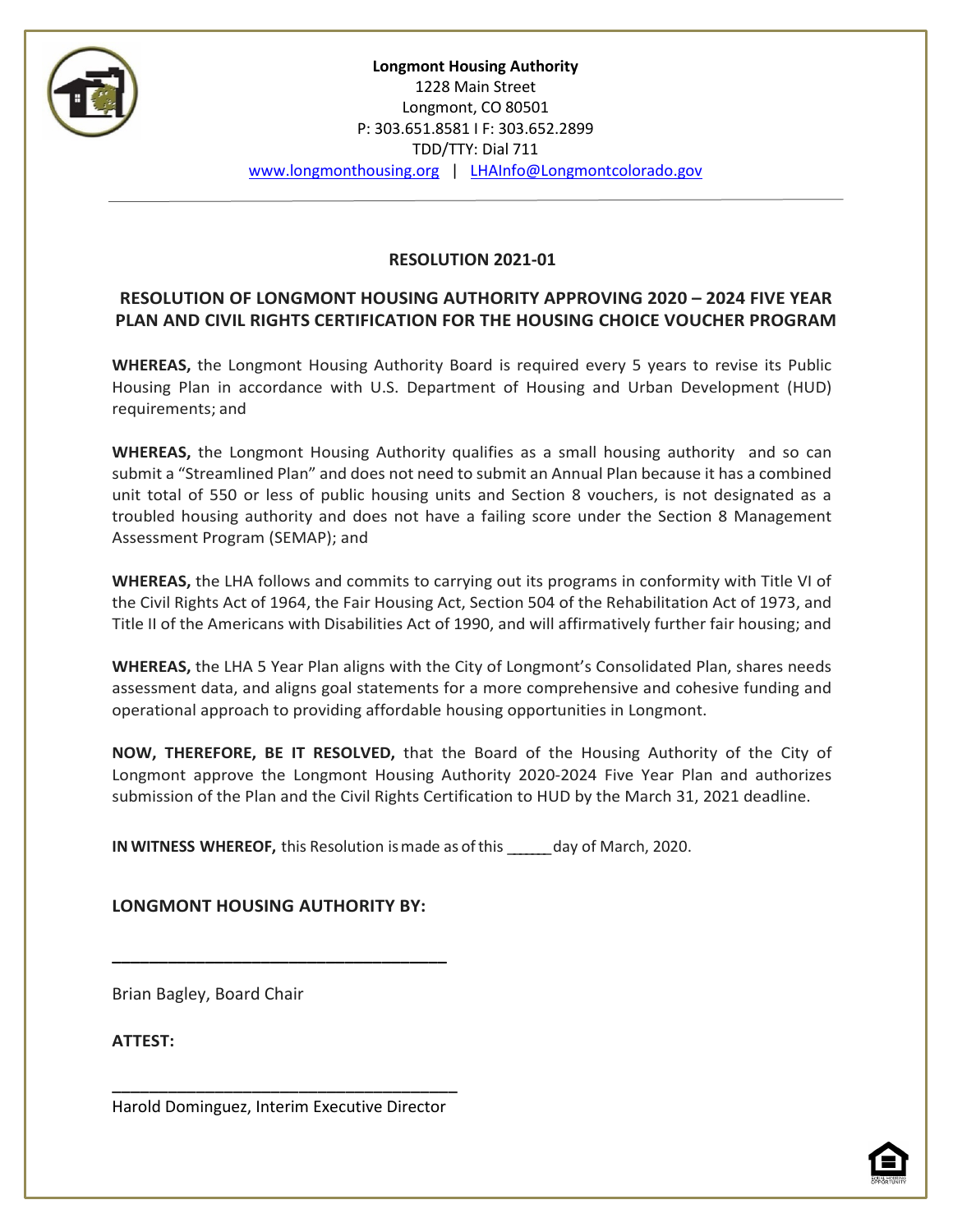## **5-Year PHA Plan** *(for All PHAs)*

**Purpose.** The 5-Year and Annual PHA Plans provide a ready source for interested parties to locate basic PHA policies, rules, and requirements concerning the PHA's operations, programs, and services, and informs HUD, families served by the PHA, and members of the public of the PHA's mission, goals and objectives for serving the needs of low- income, very low- income, and extremely low- income families

**Applicability. Form HUD-50075-5Y** is to be completed once every 5 PHA fiscal years by all PHAs.

| <b>PHA Information.</b>                                                                                                                                                                                                                                                                                                                                                                                                                                                                                                                                                                                                                                                                                                                                                                                                                                                                                                                     |                                        |                                         |                                                         |                                                                                                                |                                                                |  |  |  |  |  |  |  |  |
|---------------------------------------------------------------------------------------------------------------------------------------------------------------------------------------------------------------------------------------------------------------------------------------------------------------------------------------------------------------------------------------------------------------------------------------------------------------------------------------------------------------------------------------------------------------------------------------------------------------------------------------------------------------------------------------------------------------------------------------------------------------------------------------------------------------------------------------------------------------------------------------------------------------------------------------------|----------------------------------------|-----------------------------------------|---------------------------------------------------------|----------------------------------------------------------------------------------------------------------------|----------------------------------------------------------------|--|--|--|--|--|--|--|--|
| <b>PHA Name:</b><br><b>LONGMONT HOUSING AUTHORITY</b><br>PHA Code: CO070                                                                                                                                                                                                                                                                                                                                                                                                                                                                                                                                                                                                                                                                                                                                                                                                                                                                    |                                        |                                         |                                                         |                                                                                                                |                                                                |  |  |  |  |  |  |  |  |
| PHA Plan for Fiscal Year Beginning: (MM/YYYY): 01-2020                                                                                                                                                                                                                                                                                                                                                                                                                                                                                                                                                                                                                                                                                                                                                                                                                                                                                      |                                        |                                         |                                                         |                                                                                                                |                                                                |  |  |  |  |  |  |  |  |
|                                                                                                                                                                                                                                                                                                                                                                                                                                                                                                                                                                                                                                                                                                                                                                                                                                                                                                                                             |                                        |                                         |                                                         |                                                                                                                |                                                                |  |  |  |  |  |  |  |  |
| Availability of Information. In addition to the items listed in this form, PHAs must have the elements listed below readily available to the public.<br>A PHA must identify the specific location(s) where the proposed PHA Plan, PHA Plan Elements, and all information relevant to the public hearing<br>and proposed PHA Plan are available for inspection by the public. Additionally, the PHA must provide information on how the public may<br>reasonably obtain additional information on the PHA policies contained in the standard Annual Plan, but excluded from their streamlined<br>submissions. At a minimum, PHAs must post PHA Plans, including updates, at each Asset Management Project (AMP) and main office or central<br>office of the PHA. PHAs are strongly encouraged to post complete PHA Plans on their official websites. PHAs are also encouraged to provide<br>each resident council a copy of their PHA Plans. |                                        |                                         |                                                         |                                                                                                                |                                                                |  |  |  |  |  |  |  |  |
| The public can view a copy of the draft Plan beginning March 11, 2021 at the Longmont Housing Authority<br>Administration office at 1228 Main Street, Longmont, CO between the hours of 8:00 am and 5:00 pm Monday<br>through Friday. They may also view a draft by visiting the Authority's website at<br>www.longmonthousing.org/announcements-events.                                                                                                                                                                                                                                                                                                                                                                                                                                                                                                                                                                                    |                                        |                                         |                                                         |                                                                                                                |                                                                |  |  |  |  |  |  |  |  |
|                                                                                                                                                                                                                                                                                                                                                                                                                                                                                                                                                                                                                                                                                                                                                                                                                                                                                                                                             |                                        |                                         |                                                         |                                                                                                                |                                                                |  |  |  |  |  |  |  |  |
|                                                                                                                                                                                                                                                                                                                                                                                                                                                                                                                                                                                                                                                                                                                                                                                                                                                                                                                                             | Code                                   | Consortia                               | Consortia                                               | PН                                                                                                             | <b>HCV</b>                                                     |  |  |  |  |  |  |  |  |
|                                                                                                                                                                                                                                                                                                                                                                                                                                                                                                                                                                                                                                                                                                                                                                                                                                                                                                                                             |                                        |                                         |                                                         |                                                                                                                |                                                                |  |  |  |  |  |  |  |  |
|                                                                                                                                                                                                                                                                                                                                                                                                                                                                                                                                                                                                                                                                                                                                                                                                                                                                                                                                             | <b>Participating PHAs</b><br>Lead PHA: | <b>PHA Plan Submission Type:</b><br>PHA | $\boxtimes$ 5-Year Plan Submission<br>Program(s) in the | PHA Consortia: (Check box if submitting a Joint PHA Plan and complete table below) NA<br>Program(s) not in the | Revised 5-Year Plan Submission<br>No. of Units in Each Program |  |  |  |  |  |  |  |  |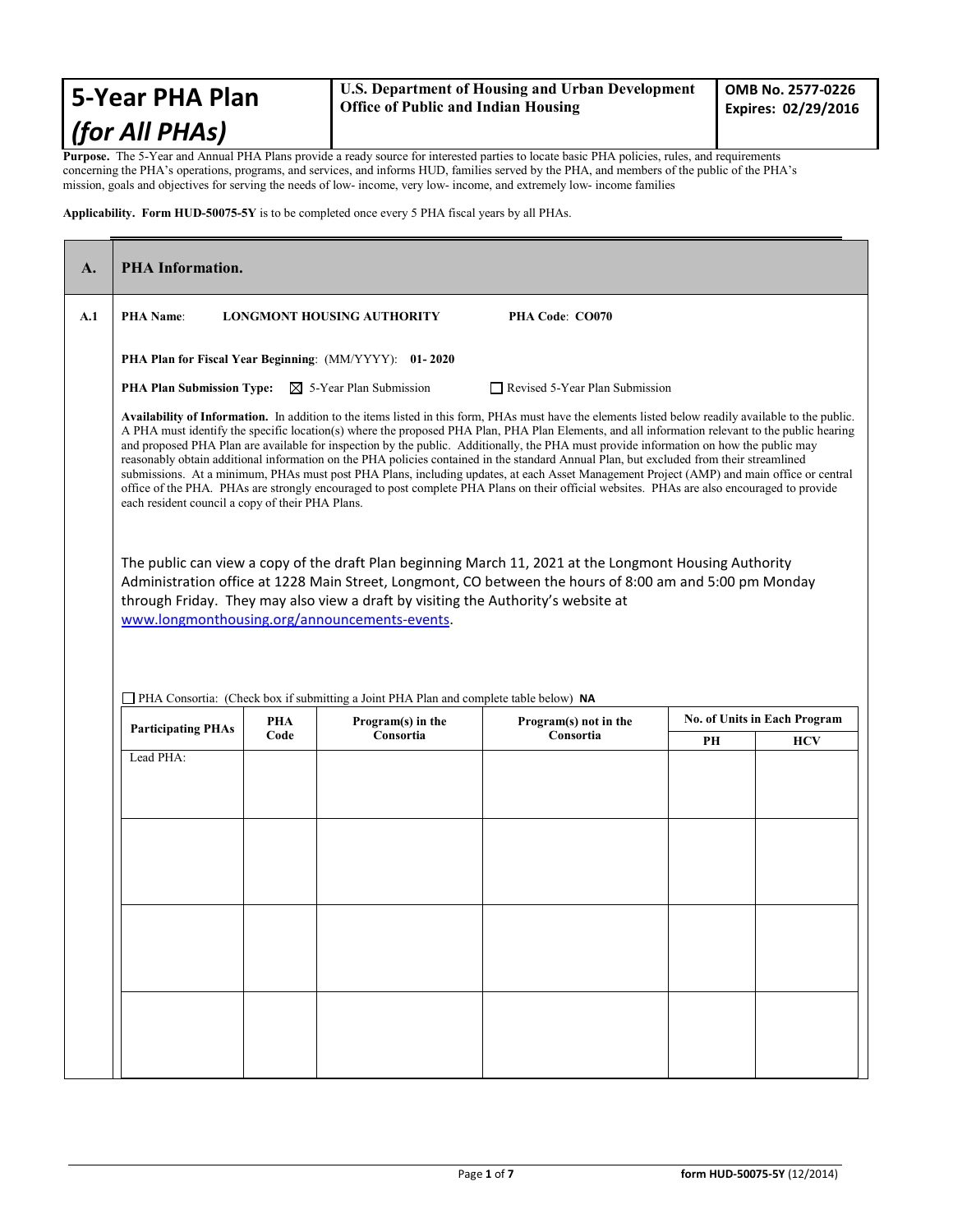| <b>B.</b> | 5-Year Plan. Required for all PHAs completing this form.                                                                                                                                                                                                                                                                                                                                                                                                                                                                                                                                                                                                                                                                                                                                                                                                                                                                                                              |  |  |  |  |  |  |  |  |  |  |  |  |
|-----------|-----------------------------------------------------------------------------------------------------------------------------------------------------------------------------------------------------------------------------------------------------------------------------------------------------------------------------------------------------------------------------------------------------------------------------------------------------------------------------------------------------------------------------------------------------------------------------------------------------------------------------------------------------------------------------------------------------------------------------------------------------------------------------------------------------------------------------------------------------------------------------------------------------------------------------------------------------------------------|--|--|--|--|--|--|--|--|--|--|--|--|
| B.1       | Mission. State the PHA's mission for serving the needs of low-income, very low-income, and extremely low-income families in the PHA's<br>jurisdiction for the next five years.                                                                                                                                                                                                                                                                                                                                                                                                                                                                                                                                                                                                                                                                                                                                                                                        |  |  |  |  |  |  |  |  |  |  |  |  |
|           | To provide housing and related services to low and moderate income families, elderly and disabled households and<br>to relieve the community of substandard housing.                                                                                                                                                                                                                                                                                                                                                                                                                                                                                                                                                                                                                                                                                                                                                                                                  |  |  |  |  |  |  |  |  |  |  |  |  |
| B.2       | Goals and Objectives. Identify the PHA's quantifiable goals and objectives that will enable the PHA to serve the needs of low- income, very low-<br>income, and extremely low- income families for the next five years.                                                                                                                                                                                                                                                                                                                                                                                                                                                                                                                                                                                                                                                                                                                                               |  |  |  |  |  |  |  |  |  |  |  |  |
|           | Longmont Housing Authority (LHA) has four main Goals in its commitment to the citizens and families of the City of<br>Longmont in order to fulfill its mission. Also included are some objectives to help in meeting these goals.                                                                                                                                                                                                                                                                                                                                                                                                                                                                                                                                                                                                                                                                                                                                     |  |  |  |  |  |  |  |  |  |  |  |  |
|           | To create affordable housing opportunities for the community.<br>1.<br>Objective: Expand rental housing opportunities for low-income and vulnerable populations<br>Objective: Apply for new rental assistance funding as opportunities become available<br>Objective: With HUD approval, utilize the 10% exception to the project Based Voucher program to allow<br>additional project based vouchers be available for permanent supportive housing and/or housing dedicated<br>to persons experiencing homelessness.<br>Objective: Work with local property owners to increase the number of rental units available to Housing<br>Choice Voucher program participants by gaining 10 new private market property owners willing to<br>participate in the HCV Program.                                                                                                                                                                                                 |  |  |  |  |  |  |  |  |  |  |  |  |
|           | To protect and enhance the properties and programs the LHA operates.<br>2.<br>Objective: Continue to use a lottery-based waitlist to ensure that all applicants have an equal opportunity<br>to receive assistance.<br>Objective: Connect clients of rental assistance programs with housing navigation services by continuing<br>partnerships with local supportive services agencies such as Mental Health Partners, the Inn Between,<br>Veteran's Community Project, Senior Services, etc.                                                                                                                                                                                                                                                                                                                                                                                                                                                                         |  |  |  |  |  |  |  |  |  |  |  |  |
|           | 3. To develop an organizational infrastructure so that the LHA can efficiently manage its operations.<br>Objective: Maintain the Housing Authority's status as a High Performing Agency<br>Objective: Provide bi-annual Fair Housing and Equal Opportunity training to all Housing Authority staff.<br>Objective: Monitor all housing partners where LHA Project Based Vouchers are placed to ensure they are<br>adhering to Equal Opportunity and Fair Housing practices.<br>Objective: Improve the management of the waiting list by training Housing Authority staff on the utilization<br>of existing Yardi computer software.<br>Objective: Implement a system to recoup uncollected monies owed from former voucher tenants.<br>Objective: Comply with all VAWA requirements and any applicable amendments.<br>Objective: Reduce proportion of HUD funding to overall budget by 10% over this 5 year period (working to<br>decrease dependence on HUD funding). |  |  |  |  |  |  |  |  |  |  |  |  |
|           | To develop, enhance and strengthen external relationships with key partners, other agencies, and the<br>4.<br>larger community.<br>Objective: Partner with local non-profit agencies to provide housing for low-income and/or hard to serve<br>populations                                                                                                                                                                                                                                                                                                                                                                                                                                                                                                                                                                                                                                                                                                            |  |  |  |  |  |  |  |  |  |  |  |  |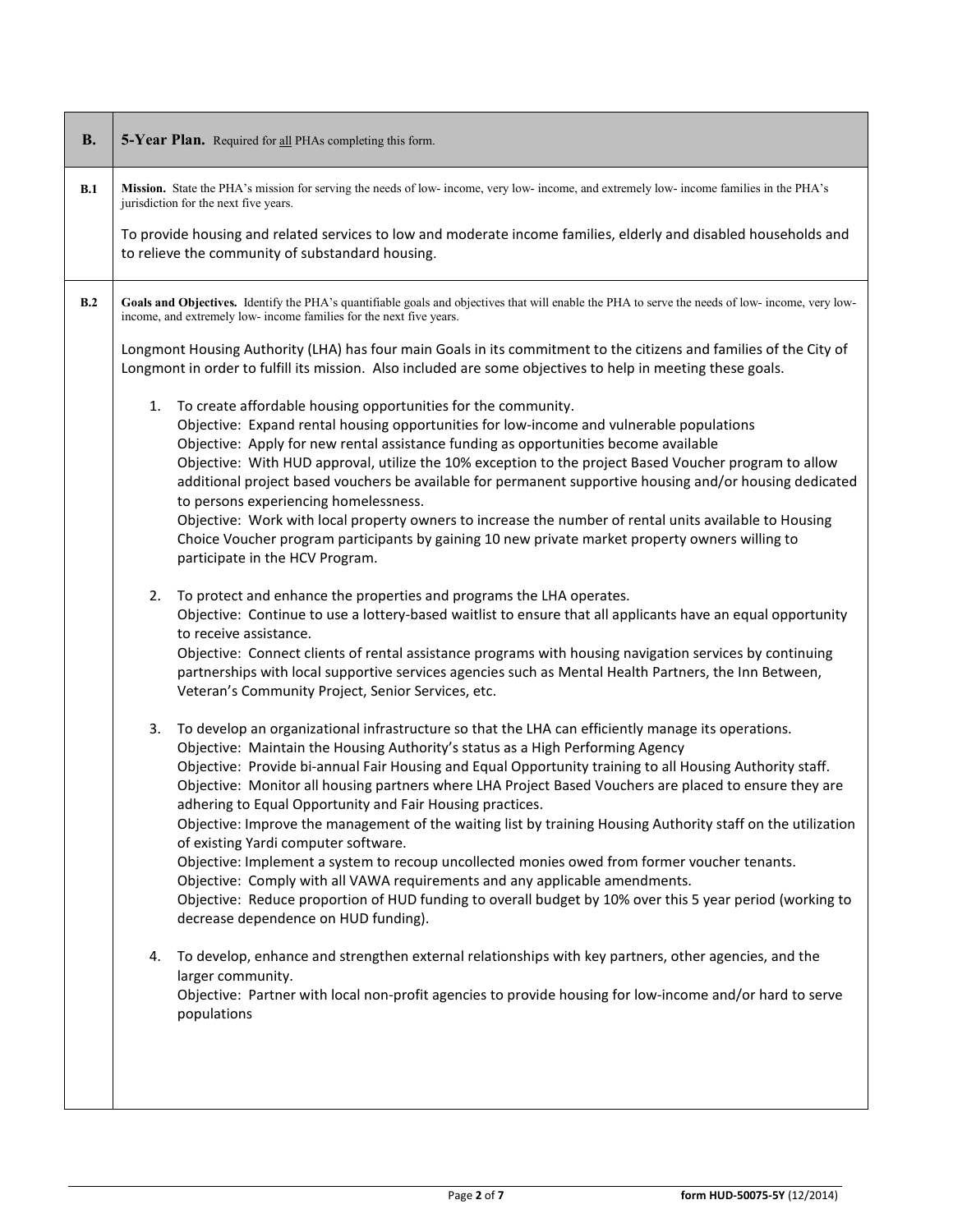|    | Progress Report. Include a report on the progress the PHA has made in meeting the goals and objectives described in the previous 5-Year Plan. |
|----|-----------------------------------------------------------------------------------------------------------------------------------------------|
|    | Over the past five years, the Longmont Housing Authority has implemented numerous projects and adopted several                                |
|    | policies to reach the goals outlined in the 2014-2019 5-year plan.                                                                            |
|    | 1. To create affordable housing opportunities for the community.                                                                              |
|    | a. Terry Street apartments was sold through a market sale. \$1.4M in proceeds from the sale were                                              |
|    | reinvested in both Spring Creek and Fall River Apartment construction.                                                                        |
|    | Completed in 2016, the construction of Spring Creek in the Prairie Village Neighborhood, added 60<br>b.                                       |
|    | units of senior housing (55 and older), affordable at 30% and 40% AMI, to the affordable housing                                              |
|    | inventory in the City of Longmont                                                                                                             |
|    | Fall River Apartments (phase two of Prairie Village development) was completed in late 2019,<br>c.                                            |
|    | adding 60 units of senior housing (62+) to the affordable housing inventory. This project was                                                 |
|    | funded with LIHTC, HOME funds and has 15 project-based vouchers.                                                                              |
|    | d. The Suites Supportive Housing completed a major rehabilitation in 2016, which included the                                                 |
|    | upgrade of major systems and the addition of 11 new studio units.                                                                             |
|    | e. A majority interest in the excess land on the Suites site was sold to the City of Longmont for future                                      |
|    | affordable housing development partnerships.                                                                                                  |
|    | 2.4 acres of land was purchased in 2015 for potential future developments.<br>f.                                                              |
|    |                                                                                                                                               |
| 2. | To protect and enhance the properties and programs that LHA operates.                                                                         |
|    | a. Aspen Meadows Apartments (50 units) started the planning for re-syndication and a major                                                    |
|    | rehabilitation/renovation project. The re-syndication closed in September 2020 keeping the                                                    |
|    | property affordable for another 15 years, and the renovations are expected to be completed by                                                 |
|    | July 2021.                                                                                                                                    |
|    | b. The Longmont Housing Authority successfully transitioned to a biennial Housing Quality Standards                                           |
|    | (HQS) inspection schedule in 2014 for the Housing Choice Voucher Program.                                                                     |
|    | c. The Housing Choice Voucher (HCV) utility allowance was updated in 2015 and each year                                                       |
|    | thereafter.                                                                                                                                   |
|    | d. The number of Project Based Vouchers at The Suites increased to 41 during the last 5-year plan                                             |
|    | period. The Longmont Housing Authority administers the 41 Vouchers and Mental Health Partners                                                 |
|    | has 40 Project Based Vouchers that are also dedicated to the remaining Suites units.                                                          |
|    |                                                                                                                                               |
| 3. | To develop an organizational infrastructure so that the LHA can efficiently manage its operations.                                            |
|    | a. The contracted property management was successfully brought into the Longmont Housing                                                      |
|    | Authority allowing the LHA to maintain professional and efficient management practices that                                                   |
|    | support the mission of the agency.                                                                                                            |
|    | b. Set a goal to lower LHA's dependence on HUD - Moving from 45% of the budget coming from HUD                                                |
|    | resources to 25%.                                                                                                                             |
| 4. | To develop, enhance and strengthen external relationships with key partners, other agencies, and the                                          |
|    | larger community.                                                                                                                             |
|    | Exploring partnerships to produce additional affordable rental units including a partnership with<br>а. -                                     |
|    | Element Properties on the potential Sunset Heights development on The Suites campus and a                                                     |
|    | possible Crisman II project.                                                                                                                  |
|    | b. The Poverty Reduction Pilot Program with the City was ended during this period, but additional                                             |
|    | Supportive Services with partner agencies (Mental Health Partners, 20 <sup>th</sup> Judicial Court, Senior                                    |
|    | Services) was explored and agreements entered into.                                                                                           |
|    |                                                                                                                                               |
|    | The Longmont Housing Authority continues to provide the following:                                                                            |
|    | To assist the local economy by increasing the occupancy rate and the amount of money flowing into the                                         |
|    | community.                                                                                                                                    |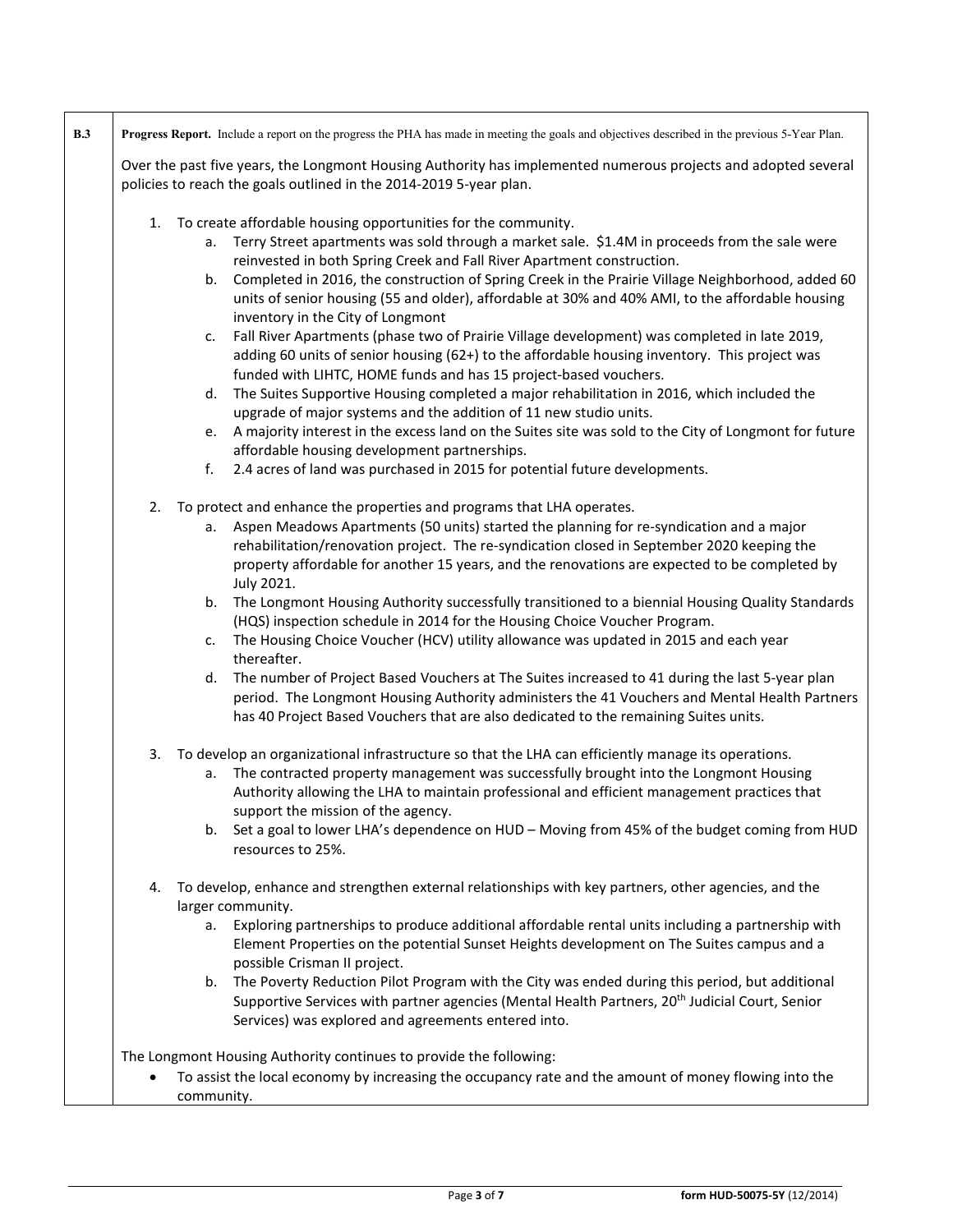|     | To encourage self-sufficiency of participating families and assist in the expansion of family opportunities,<br>$\bullet$<br>which address educational, socio-economic, recreational and other human service needs.<br>To provide a positive public awareness and expand the level of family, owner, and community support in<br>$\bullet$<br>accomplishing LHA's mission.<br>To attain and maintain a high level of standards and professionalism in the day-to-day management of all<br>$\bullet$<br>program components.<br>To manage an efficient, high -performing agency through continuous improvement of LHA's support<br>$\bullet$<br>systems and commitment to employees and their development.<br>To provide decent, safe and sanitary housing for very low-income families while maintaining their rent<br>$\bullet$<br>payments at an affordable level.<br>To ensure that all units meet Uniform Physical Conditions Standards/Housing Quality Standards and<br>$\bullet$<br>families pay fair and reasonable rents.<br>To promote fair housing and the opportunity for very low-income families of all ethnic backgrounds to<br>$\bullet$<br>experience freedom of housing choice.<br>To promote a housing program which maintains quality service and integrity while providing an incentive to<br>$\bullet$<br>private property owners to rent to very low-income families<br>To promote a market-driven housing program that will help qualified low-income families be successful in<br>$\bullet$<br>obtaining affordable housing and increase the supply of housing choices for such families. |
|-----|------------------------------------------------------------------------------------------------------------------------------------------------------------------------------------------------------------------------------------------------------------------------------------------------------------------------------------------------------------------------------------------------------------------------------------------------------------------------------------------------------------------------------------------------------------------------------------------------------------------------------------------------------------------------------------------------------------------------------------------------------------------------------------------------------------------------------------------------------------------------------------------------------------------------------------------------------------------------------------------------------------------------------------------------------------------------------------------------------------------------------------------------------------------------------------------------------------------------------------------------------------------------------------------------------------------------------------------------------------------------------------------------------------------------------------------------------------------------------------------------------------------------------------------------------------------------------------------------------------------|
| B.4 | Violence Against Women Act (VAWA) Goals. Provide a statement of the PHA's goals, activities objectives, policies, or programs that will<br>enable the PHA to serve the needs of child and adult victims of domestic violence, dating violence, sexual assault, or stalking.<br>The Longmont Housing Authority (LHA) is acting in full accordance with the Violence Against Women Act (VAWA).<br>The LHA is committed to ensure the physical safety of victims of actual or threatened domestic violence, dating<br>violence, or stalking those who are assisted by LHA. LHA will provide and maintain housing opportunities for these<br>types of victims and collaborate with law enforcement authorities and victim service providers to promote the<br>safety and well-being of victims of actual or threatened domestic violence, dating violence or stalking. The LHA will<br>not deny assistance to victims due to verifiable domestic violence, dating violence and/or stalking and it will not be<br>construed as a serious or repeated violation of the lease by the victim or threatened victim of violence.<br>The LHA will provide resource information to HCV applicants and other program participants about the resources<br>and programs available for victims of domestic violence.                                                                                                                                                                                                                                                                                                             |
| B.5 | Significant Amendment or Modification. Provide a statement on the criteria used for determining a significant amendment or modification to the<br>5-Year Plan.<br>Significant amendments or substantial deviations/modifications are defined as discretionary changes in the plans or<br>policies of the LHA that fundamentally change the mission, goals, objectives, or plans of the agency and which<br>require formal approval of the Board. An exception to this definition will be made only for changes that are adopted<br>to reflect HUD regulatory requirements and such changes shall not be considered significant amendments or<br>substantial deviations.<br>If a significant amendment or substantial deviation/modification to the LHA Administration Plan occurs, the LHA will<br>submit a revised Administration Plan that has met full hearing process requirements.                                                                                                                                                                                                                                                                                                                                                                                                                                                                                                                                                                                                                                                                                                                          |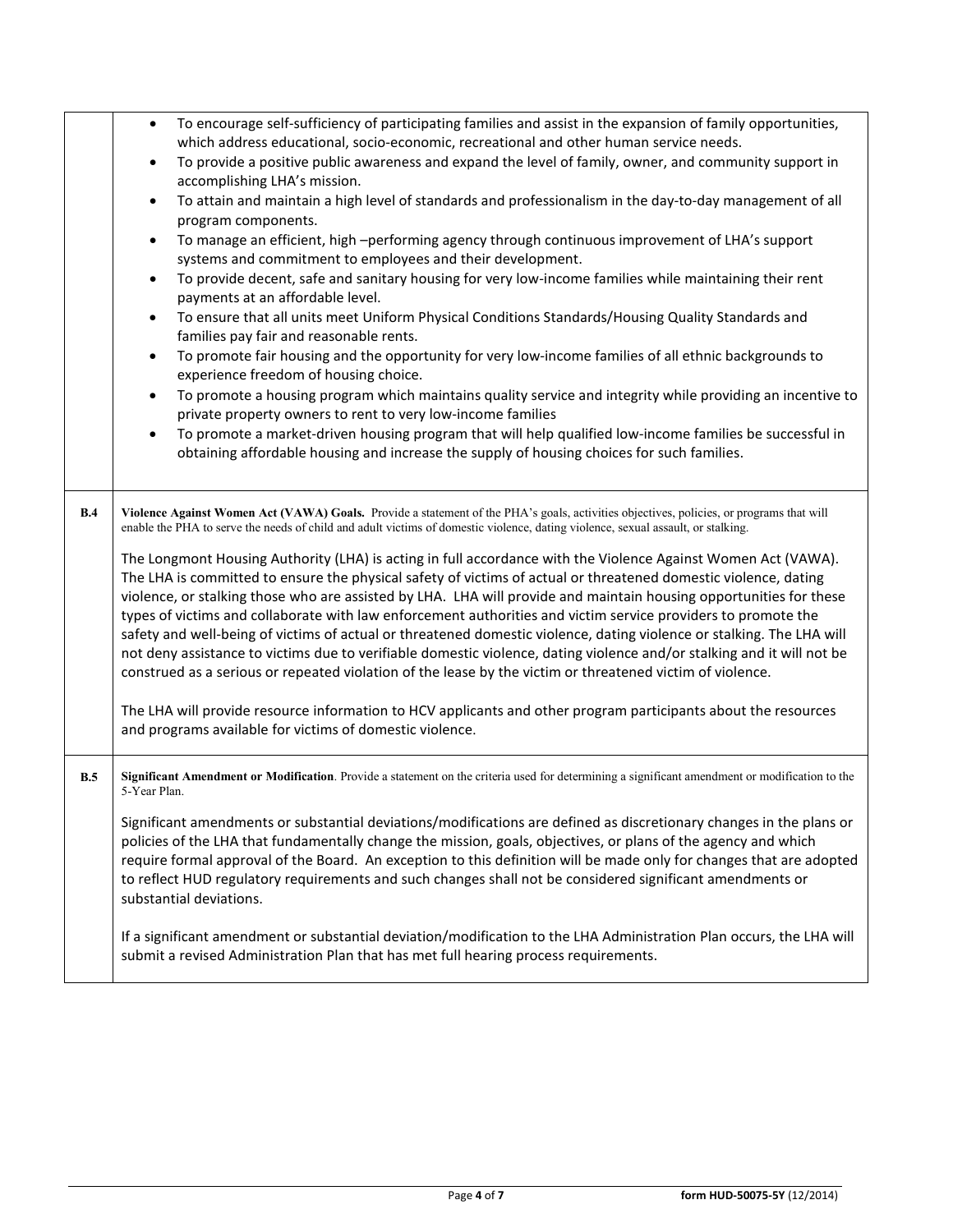| B.6 | Resident Advisory Board (RAB) Comments. NA – LHA does not have a Resident Advisory Board                                                                                                                                               |
|-----|----------------------------------------------------------------------------------------------------------------------------------------------------------------------------------------------------------------------------------------|
|     | (a) Did the RAB(s) provide comments to the 5-Year PHA Plan?                                                                                                                                                                            |
|     | N<br>⊠<br>П                                                                                                                                                                                                                            |
|     | (b) If yes, comments must be submitted by the PHA as an attachment to the 5-Year PHA Plan. PHAs must also include a narrative describing their<br>analysis of the RAB recommendations and the decisions made on these recommendations. |
| B.7 | <b>Certification by State or Local Officials.</b>                                                                                                                                                                                      |
|     | Form HUD 50077-SL, Certification by State or Local Officials of PHA Plans Consistency with the Consolidated Plan, must be submitted by the<br>PHA as an electronic attachment to the PHA Plan.                                         |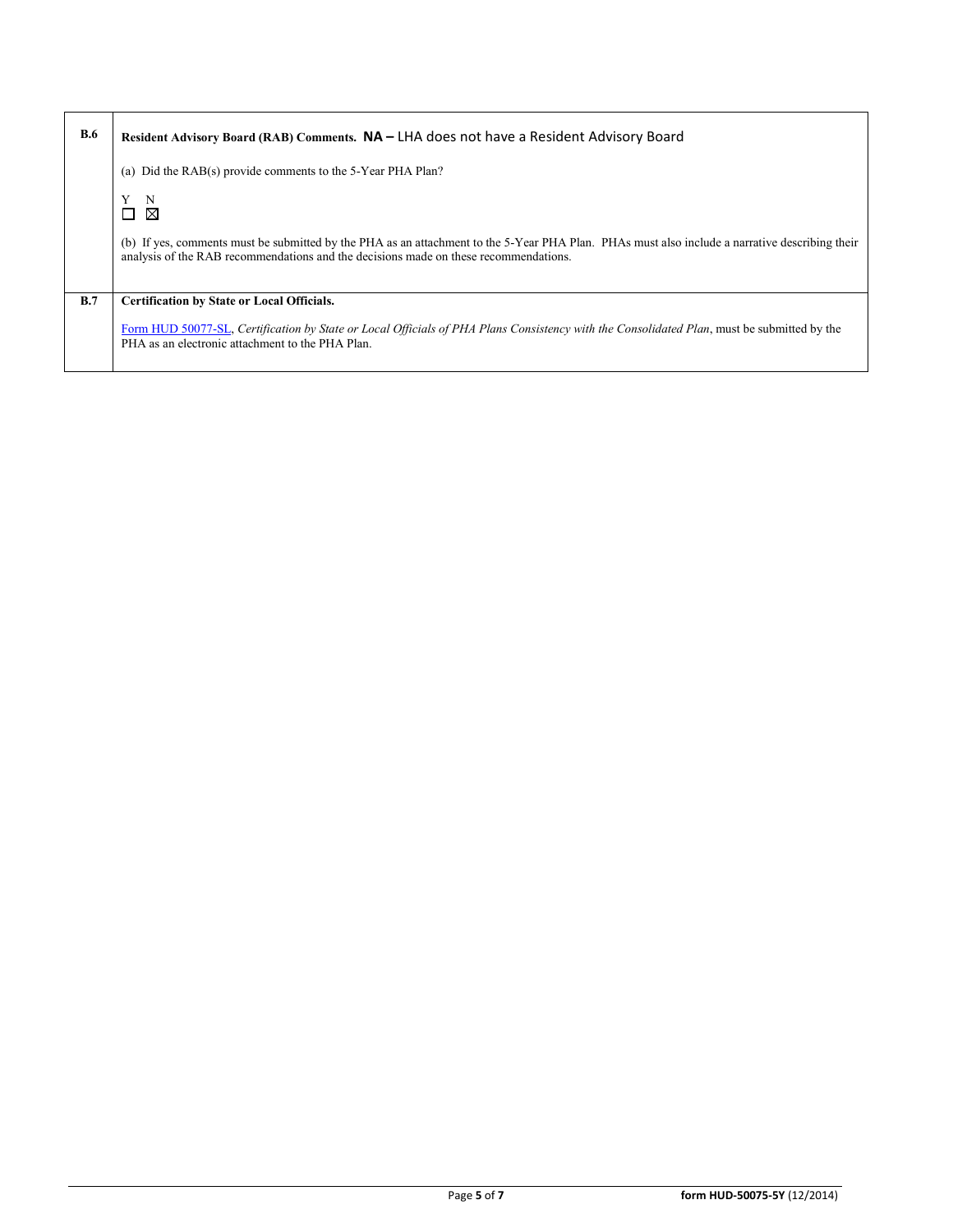#### **ATTACHMENT TO HUD 5007-SL**

Provide a description of how the PHA Plan is consistent with the Consolidated Plan or State Consolidated Plan and the Analysis of Impediments to Fair Housing Choice.

There is a great, unmet need for housing in Longmont, detailed in the City of Longmont's Consolidated Plan covering the jurisdiction of the Longmont Housing Authority. These needs are identified by income, family type and specific housing problems. The Longmont Housing Authority and the staff of the City of Longmont worked as partners to identify and address the housing needs of the low-income residents of Longmont.

In 2018, Longmont had a shortage of 2,526 units affordable to households earning less than \$35,000 per year. Specifically,

- 25% of renters (3,378 households) living in Longmont earn less than \$25,000 per year. These renters need units that cost less than \$625 per month to avoid being cost burdened.
- 8% of rental units (1,187 units) rent for less than \$625 per month.
- Another 1,883 renters earn between \$25,000 and \$35,000 and also face a shortage, of 335 affordable rental units.
- Altogether, the city has a shortage of 2,526 rental units priced to serve households earning less than \$35,000 per year.

Home values increased by 64 percent between 2013 and 2018—an average of 13 percent per year. This was the largest increase of any Boulder/Broomfield HOME Consortium jurisdiction. Although prices have increased rapidly during the past 5 years, Longmont remains one of the most affordable jurisdictions in the Boulder/Broomfield HOME Consortium, especially for moderate-income workers—if they can find a home to buy. Affordable for sale inventory is very low and the city has fewer than 100 units that are affordable for households with incomes of less than \$100,000.

The greatest needs by resident type include:

- Housing subsidies to assist 3,700 persons with disabilities, many of whom are seniors, who are cost burdened (Census data).
- Housing subsidies to assist the 600 large families in Longmont with housing burden (Census data).
- Housing subsidies to assist the 1,400 female-headed households with housing burden (Census data).
- Housing assistance for the 1,500 Hispanic households who struggle to pay their rent on a monthly basis and are vulnerable to losing their rental units (resident survey).

The most recent Analysis of Impediments to Fair Housing study (AI) found that one of the largest impediments to fair housing choice is the lack of housing inventory.

Activities and specific goals included in the Longmont Housing Authority's Five Year Plan, which are consistent with the Consolidated Plan and Analysis of Impediments to Fair Housing include:

- Applying for additional vouchers as available to increase the supply of affordable housing
- Ensuring equal opportunity through the waitlist process and working to affirmatively further fair housing
- Collaboration with local agencies to reach the most vulnerable members in the City.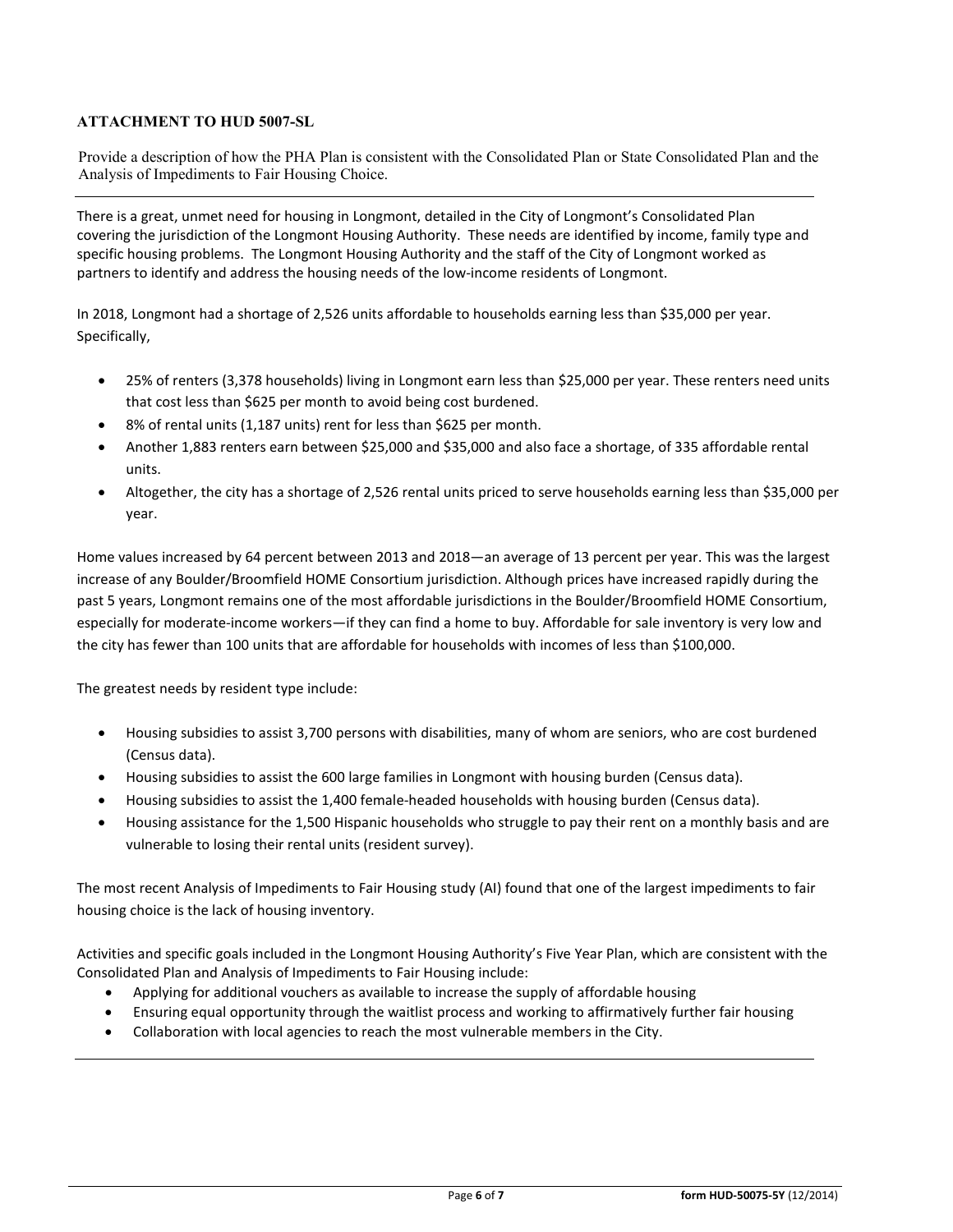## **Civil Rights Certification**

## **Annual Certification and Board Resolution**

*Acting on behalf of the Board of Commissioners of the Public Housing Agency (PHA) listed below, as its Chairman or other authorized PHA official, I approve the submission of the 5-Year PHA Plan for the PHA of which this document is a part, and make the following certification and agreements with the Department of Housing and Urban Development (HUD) in connection with the submission of the public housing program of the agency and implementation thereof:* 

The PHA certifies that it will carry out the public housing program of the agency in conformity with title VI of the Civil Rights Act of 1964, the Fair Housing Act, section 504 of the Rehabilitation Act of 1973, and title II of the Americans with Disabilities Act of 1990, and will affirmatively further fair housing by examining their programs or proposed programs, identifying any impediments to fair housing choice within those program, addressing those impediments in a reasonable fashion in view of the resources available and working with local jurisdictions to implement any of the jurisdiction's initiatives to affirmatively further fair housing that require the PHA's involvement and by maintaining records reflecting these analyses and actions.

**Longmont Housing Authority CO070**<br> **PHA Name CO070** 

PHA Number/HA Code

I hereby certify that all the information stated herein, as well as any information provided in the accompaniment herewith, is true and accurate. **Warning:** HUD will prosecute false claims and statements. Conviction may result in criminal and/or civil penalties. (18 U.S.C. 1001, 1010, 1012; 31 U.S.C. 3729, 3802)

| Harold Dominguez | <b>Executive Director</b> |
|------------------|---------------------------|
|                  |                           |
| Signature        | Date                      |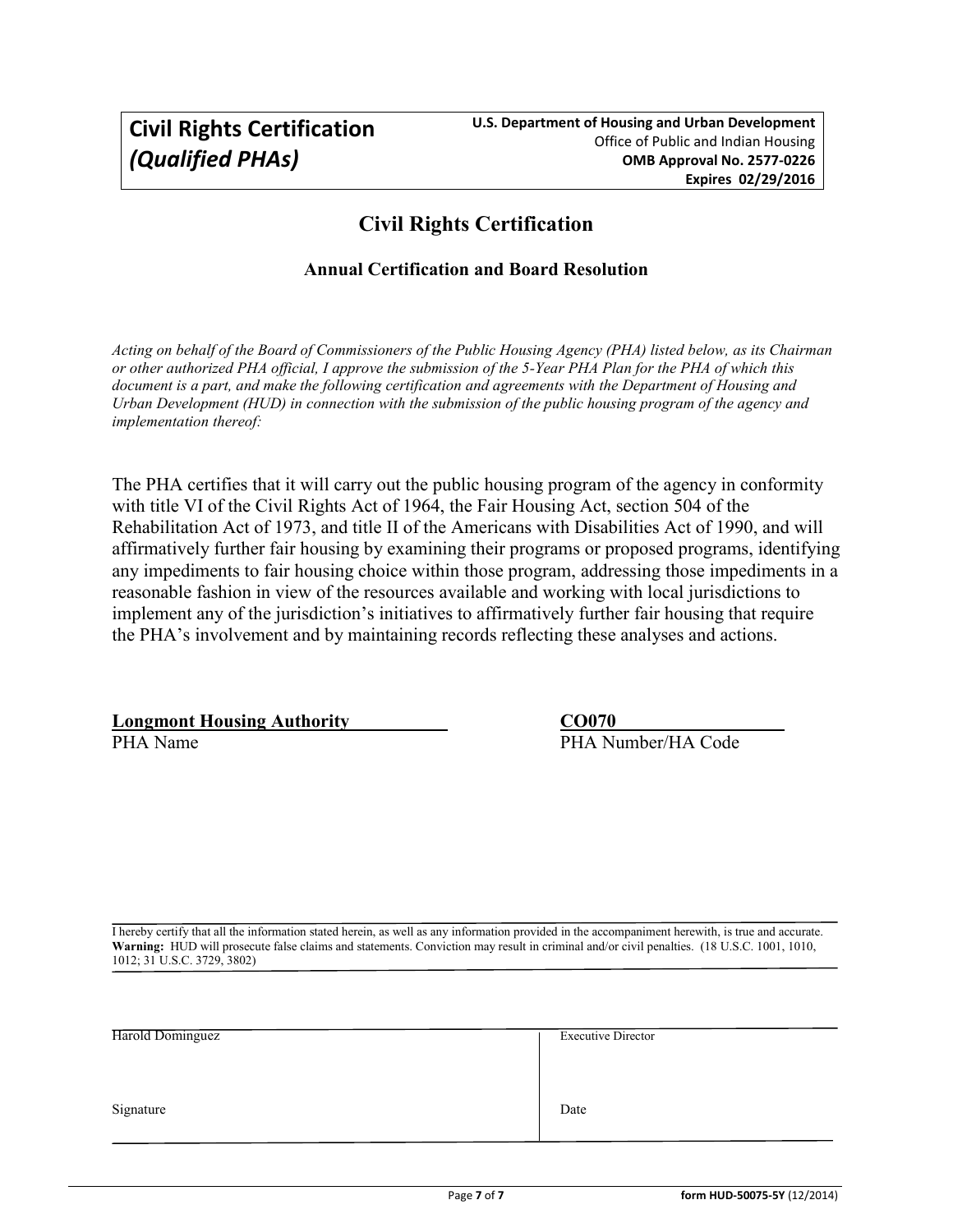

## **Longmont Housing Authority Board Communication**

**Agenda Item 5b:** Review and approval of Longmont Housing Authority (LHA) Bad Debt Policy

#### **Presented By:**

Harold Dominguez, Interim Executive Director[, Harold.dominguez@longmontcolorado.gov](mailto:Harold.dominguez@longmontcolorado.gov)

#### **Issue Analysis and Option:**

LHA had in place a Bad Debt Policy which was being followed, but did not allow for any latitude in writing off debt prior to LHA Board approval, if the debt would cause an inability to process a security deposit refund, took into account an incorrect data in the financial management system or other issues that might arise requiring a quicker response. This revised Bad Debt Policy gives the Executive Director the ability to write off up to \$5000 in debt if a quick response is needed prior to the next Board meeting. In addition a longer response time to get to a repayment agreement is recommended.

Changes to the Policy being proposed are redlined for review.

**Board Options:**  Approve Resolution 21-002 approving the revised Bad Debt Policy.

#### **Fiscal Impact:**

There are no impacts to the LHA General Fund; however the Property funds and/or the Housing Choice Voucher funds could be impacted positively, if debt is able to be collected, or negatively, if debt needs to be written off.

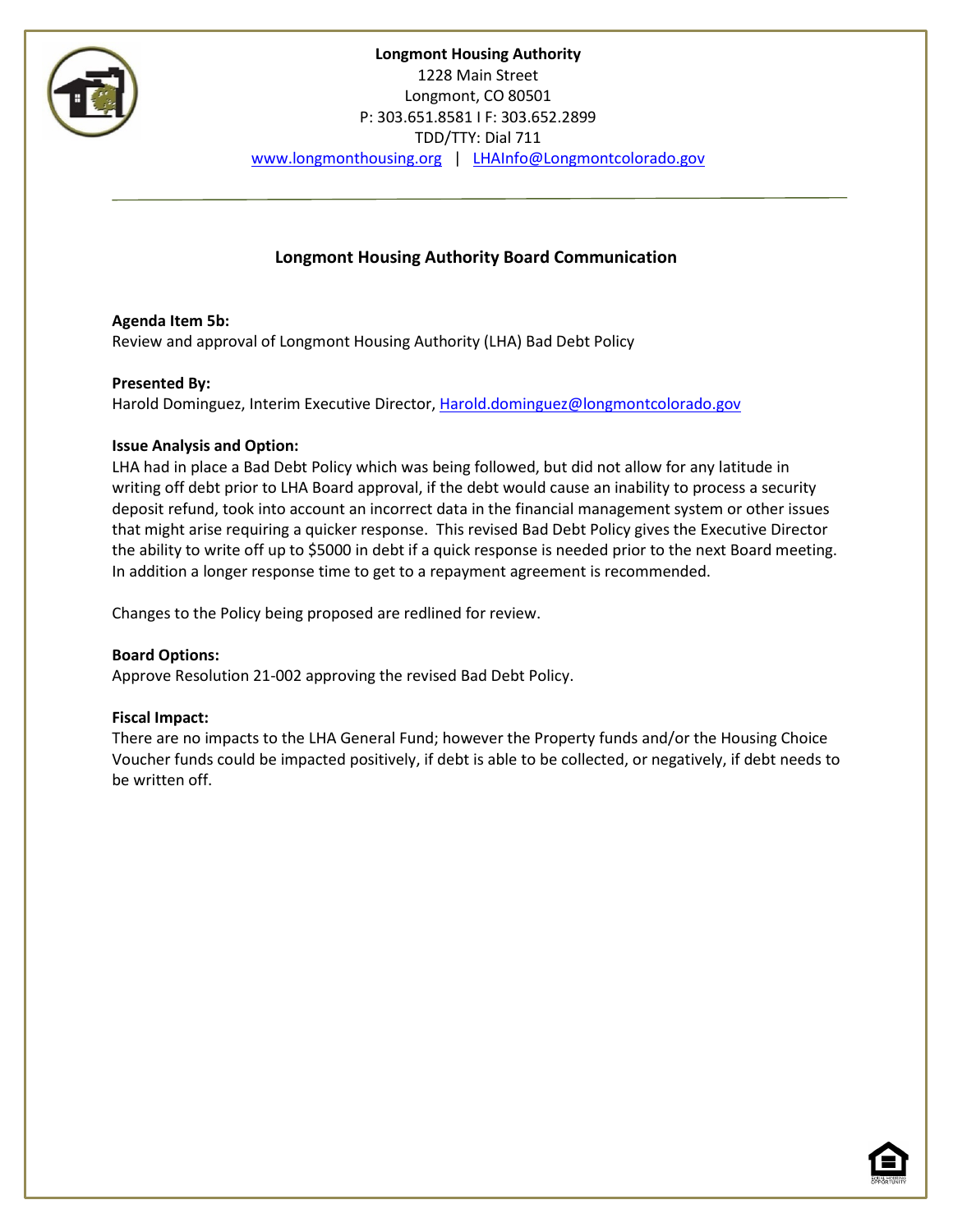

## **RESOLUTION 2021-02**

## **RESOLUTION OF LONGMONT HOUSING AUTHORITY APPROVING BAD DEBT POLICY**

**WHEREAS,** the Longmont Housing Authority wishes to establish a policy to deal with and provide for collections of debt owed to the LHA; and

**WHEREAS,** occasionally clients, residents or former tenants cannot financially pay the debt they owe and the Longmont Housing Authority must have a policy directing how it can write-off or discharge monies owed to it in order to manage its operations and accounting processes in a fiscally efficient manner; and,

**WHEREAS,** the Longmont Housing Authority desires that its established policies be clear, concise, and transparent in their application.

**NOW, THEREFORE, BE IT RESOLVED,** that the Board of the Housing Authority of the City of Longmont approves the Longmont Housing Authority Bad Debt Policy.

**IN WITNESS WHEREOF,** this Resolution ismade as ofthis \_\_\_\_\_\_\_day of March, 2020.

**LONGMONT HOUSING AUTHORITY BY:**

**\_\_\_\_\_\_\_\_\_\_\_\_\_\_\_\_\_\_\_\_\_\_\_\_\_\_\_\_\_\_\_\_\_\_\_\_**

Brian Bagley, Board Chair

**ATTEST:**

**\_\_\_\_\_\_\_\_\_\_\_\_\_\_\_\_\_\_\_\_\_\_\_\_\_\_\_\_\_\_\_\_\_\_\_\_\_** Harold Dominguez, Interim Executive Director

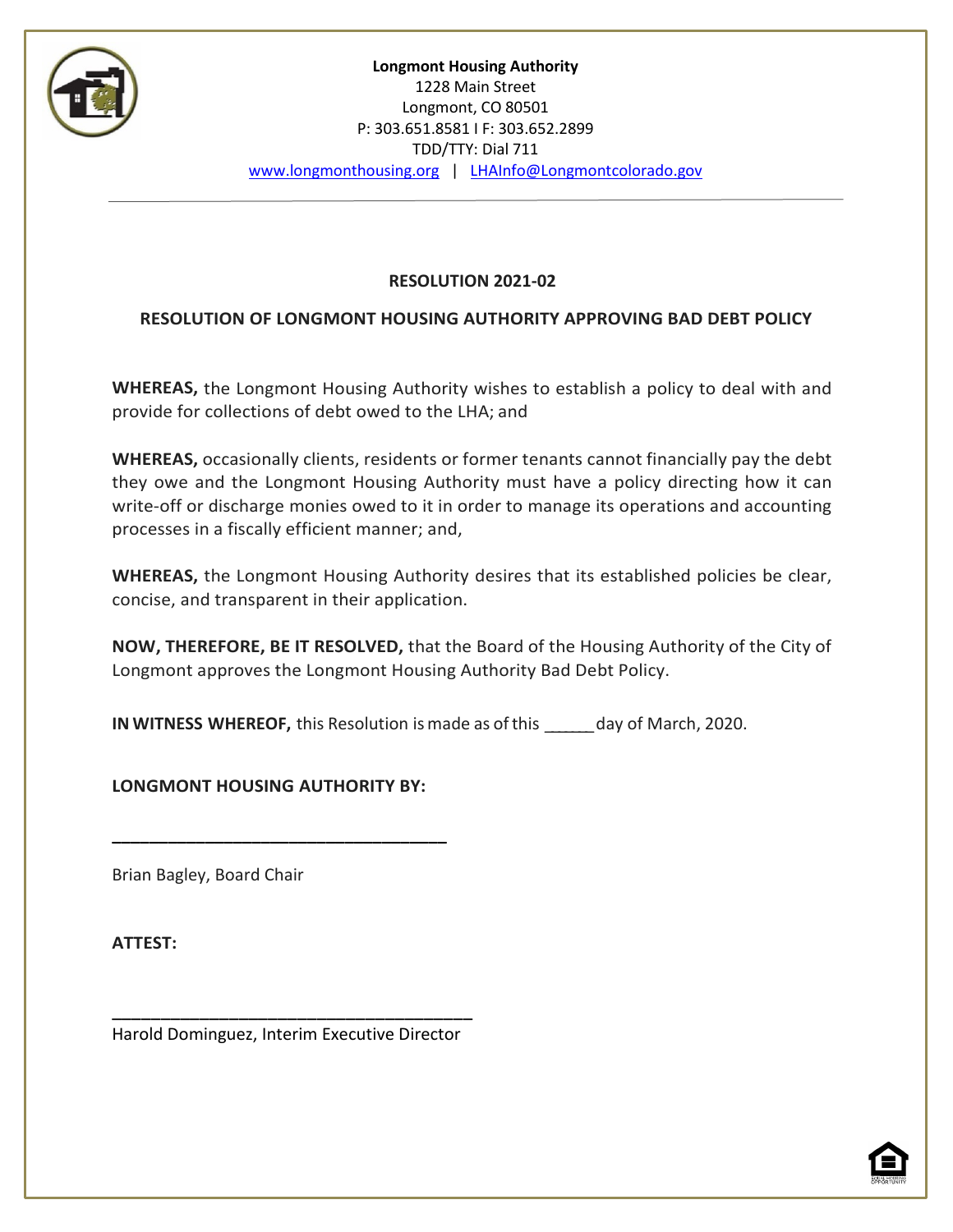

# Bad Debt Policy

**Purpose**: The Longmont Housing Authority (LHA) shall follow the following procedures to ensure that accounting records accurately reflect outstanding balances from previous tenants and program participants.

## **Policy:**

1. When a tenant vacates a unit and/or is terminated from a housing program, all debts and credits shall be entered on the account by the Community Manager and/or Program administrator (i.e., charges for damages, credits for unearned rent, security deposit, etc.) and reasonable attempts will be made to collect any unpaid balance owed to LHA as follows:

- A. LHA will mail the tenant a letter to the last known address in the file. All returned mail (attempts to locate) will be maintained in the tenant and/or participant file.
- B. If within ninety (90) days thirty (30) days after sending notice of balance owed, there is no agreement for payment reached, or payments are not paid as agreed, the Portfolio or Housing Choice Voucher Manager will submit such amounts of unpaid balances to the collection firm under contract to seek recovery and notify the accounting department.
- C. Portfolio or Housing Choice Voucher Manager will maintain a record of all accounts written off as collection losses. It will include:
	- Tenant name and account number;
	- Last known address:
	- Lease or program termination date;
	- Complete list of itemized charges;
	- Total amount owed:
	- Copies of letters and other correspondence (any return mail included) showing attempt(s) to make collection of the debt;
	- Total amount written off to collection losses as provided by accounting
	- Resolution number and date as authorized for write-off by the board of commissioners as provided byaccounting

占旦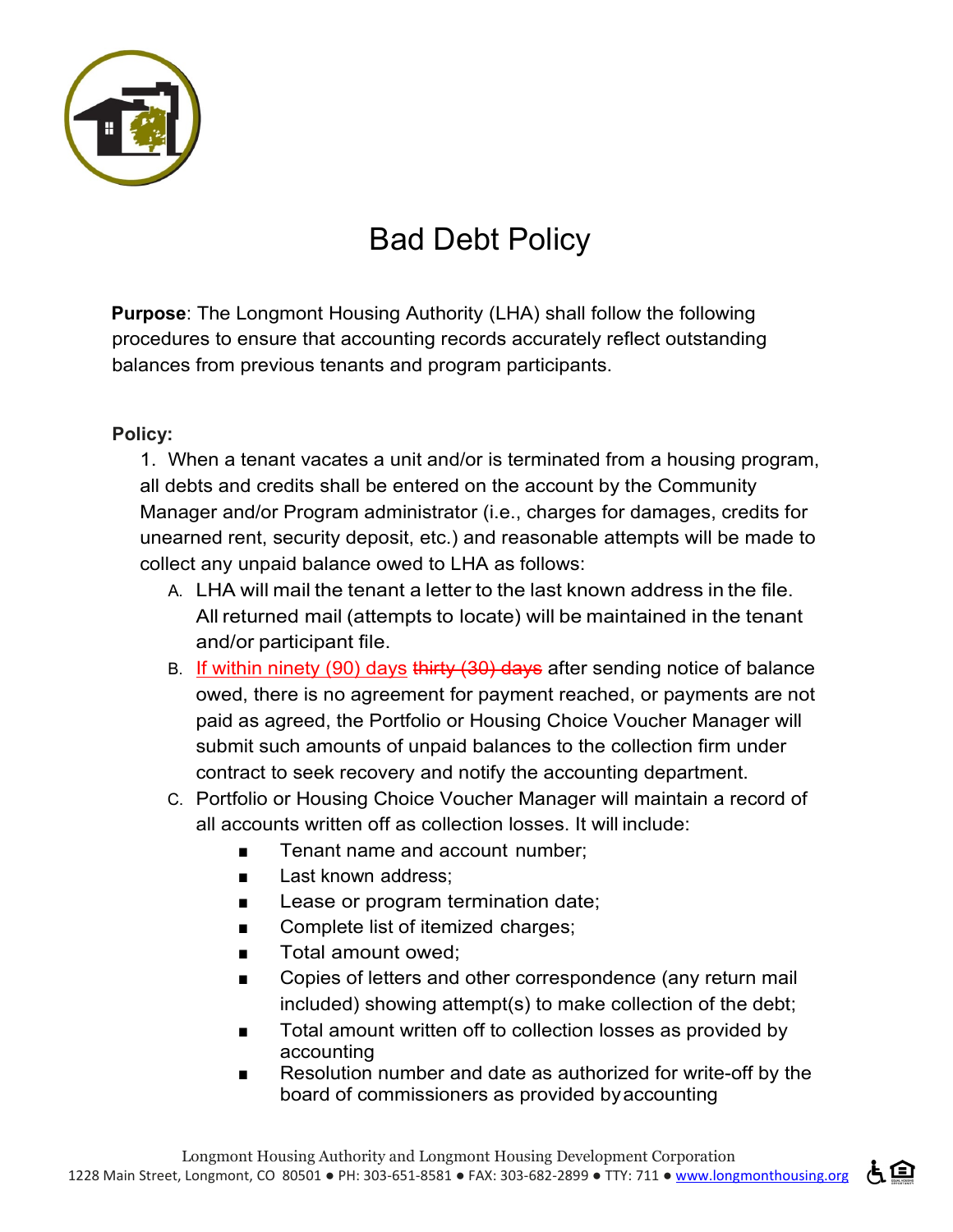

2. Accounting will periodically present the Executive Director with a report of the Tenant Account Receivable. The report shall include all debts deemed uncollectible of vacated tenants/previous participants.

3. The Executive Director can write-off up to \$5,000/tenant prior to going to the Board for approval, if needed.

4. The Executive Director or Accounting will present the report to the Board of Commissioners for approval to write off on a periodic quarterly basis, including any debts the Executive Director approved.

5. The Accounting department will update the write off information in the software for each tenant or participant's ledger.

**Approval: \_\_\_\_\_\_\_\_\_\_\_\_\_\_\_** 

Executive Director **Date** 

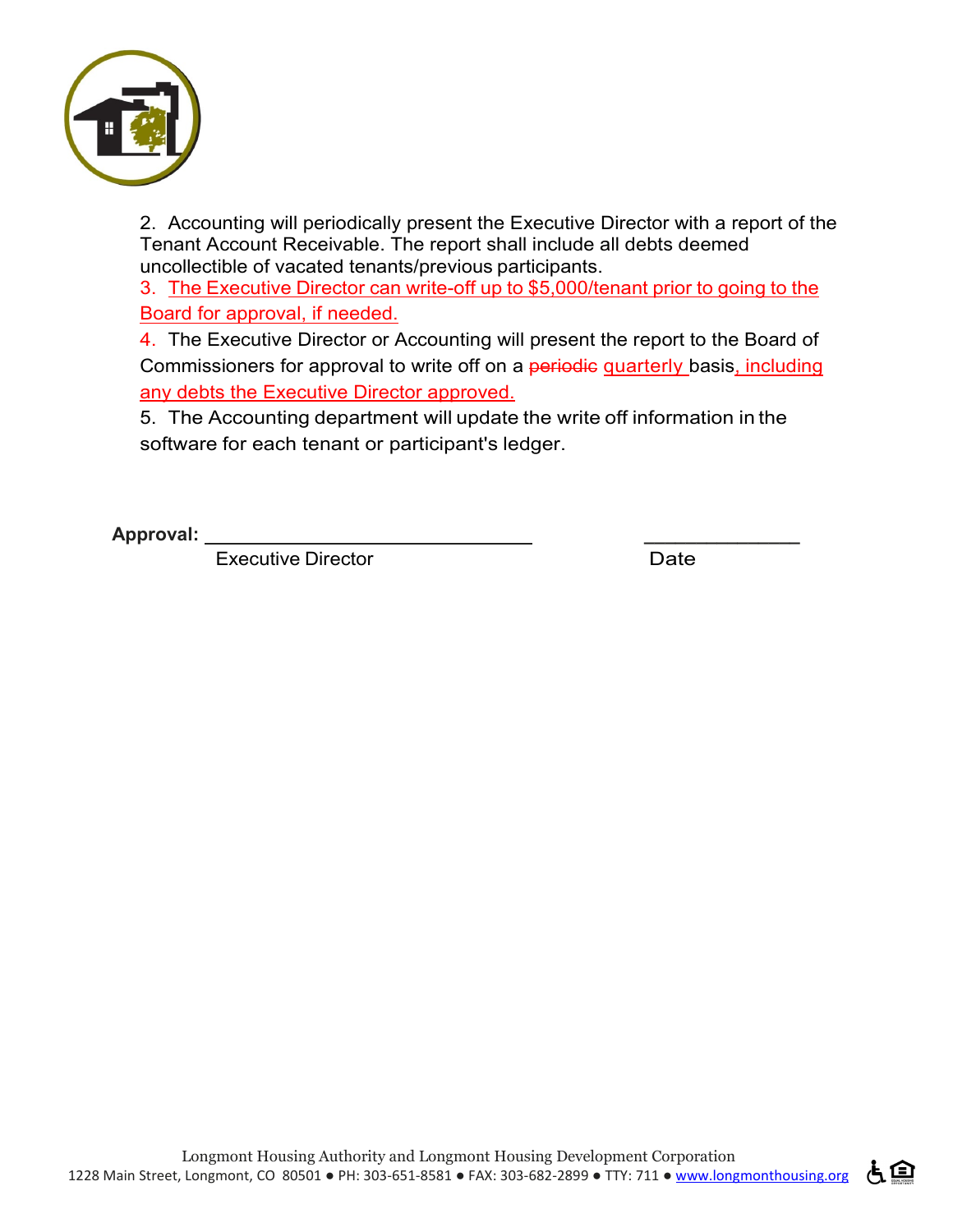

## **Longmont Housing Authority Board Communication**

## **Agenda Item 5c:**

Review and approval of write-off of debt of former resident at The Lodge at Hover Crossing

## **Presented By:**

Harold Dominguez, Interim Executive Director[, Harold.dominguez@longmontcolorado.gov](mailto:Harold.dominguez@longmontcolorado.gov)

#### **Issue Analysis and Option:**

LHA has in place a Bad Debt Policy which allows for writing off debt that cannot be collected with approval by the LHA Board. In this particular instance, the resident was notified in 2018 of a rent increase from \$342 to \$432; but continued to pay the lesser rent. LHA staff failed to notice and collect the additional amount owed even though the financial tracking system was recording the debt. Once the resident moved out, LHA must provide a return of the security deposit (if any is owed) within 60 days. In reconciling the tenant account, the uncollected rent was found. Because it was LHA that failed to follow up on the uncollected rent, and because the time to respond on the security deposit was fast approaching; the Executive Director instructed staff to write off the debt in the system so the security deposit could be prepared and sent on time avoiding a possible finding by HUD. This write-off is now being brought to the LHA Board.

LHA staff is working to ensure all rent accounts are reviewed once/month and rent increases are correctly entered into the Data/Financial Management System (Yardi) to avoid a repetition of this situation.

#### **Board Options:**

Approve Resolution 21-003 approving the write-off of the debt not collected by LHA.

#### **Fiscal Impact:**

There are no impacts to the LHA General Fund; however the Lodge Property lost this uncollected rent.

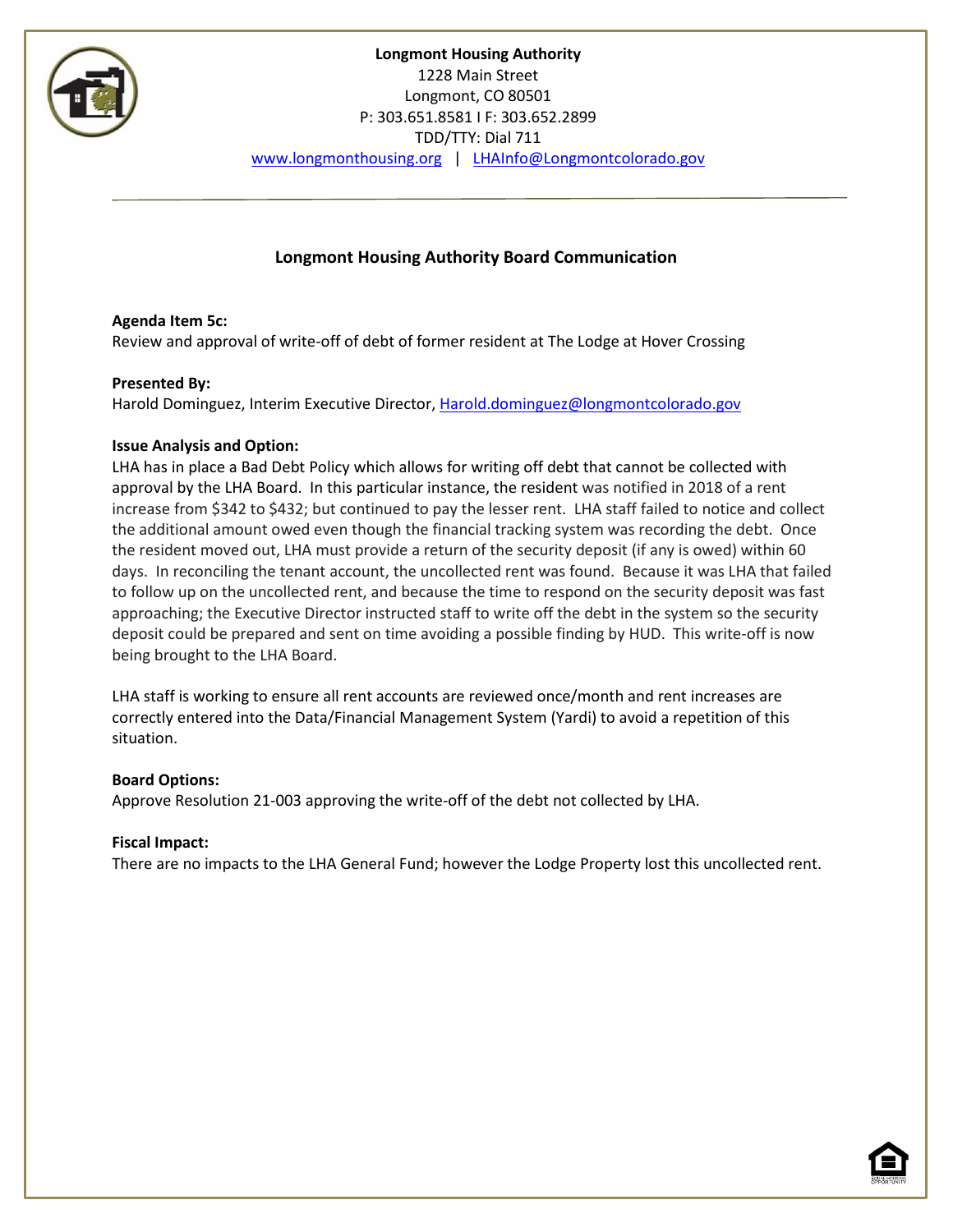

## **RESOLUTION 2021-03**

## **ARESOLUTION OFLONGMONT HOUSING AUTHORITY APPROVING TENANT ACCOUNT RECEIVABLE WRITE-OFF FOR MARCH 2021**

**WHEREAS,** the Longmont Housing Authority has provided housing services to a resident who discontinued housing with debt owing to LHA; and

**WHEREAS,** while this individual included in this tenant account write-off was notified in 2018 of a rent increase from \$342 to \$432, but continued to pay the lesser rent, which LHA staff failed to correct and collect the additional amount owed; and

**WHEREAS,** since this was an LHA error, it was determined the debt should be written-off so that the tenant's security deposit can be released.

**NOW THEREFORE, BE IT RESOLVED** that the Board of the Longmont Housing Authority of the City of Longmont authorizes the LHA staff to "write-off' the following Lodge at Hover Crossing Apartment account from the accounting software:

Rhetta Allen Unit 315 moved out: January 1, 2021 Amount Owed: \$1,080

**IN WITNESS WHEREOF,** this Resolution ismade as ofthis \_\_\_\_\_\_\_day of March, 2020.

**LONGMONT HOUSING AUTHORITY BY:**

**\_\_\_\_\_\_\_\_\_\_\_\_\_\_\_\_\_\_\_\_\_\_\_\_\_\_\_\_\_\_\_\_\_\_\_\_**

Brian Bagley, Board Chair

**ATTEST:**

**\_\_\_\_\_\_\_\_\_\_\_\_\_\_\_\_\_\_\_\_\_\_\_\_\_\_\_\_\_\_\_\_\_\_\_\_\_** Harold Dominguez, Interim Executive Director

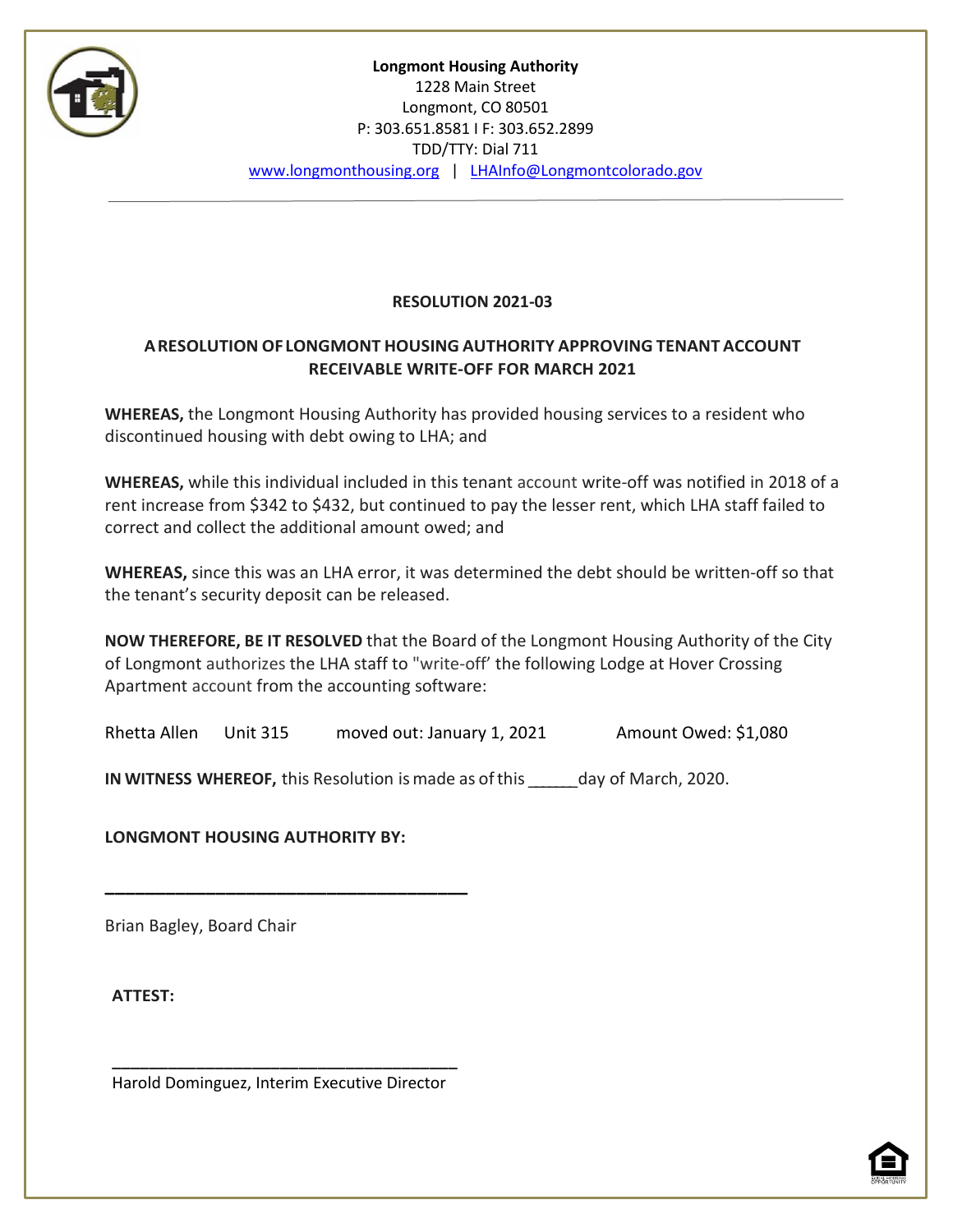#### Affordable Gross Potential Rent For Selected Properties As Of Date: 03/11/2021 As Of Month: 03/2021

|                                           |        |                      |        |              |            |             |            |             |            |                |               |                |                   |                    |            |       |            |                 |                 |                       |                        |         | <b>Loss From</b> |
|-------------------------------------------|--------|----------------------|--------|--------------|------------|-------------|------------|-------------|------------|----------------|---------------|----------------|-------------------|--------------------|------------|-------|------------|-----------------|-----------------|-----------------------|------------------------|---------|------------------|
|                                           |        | <b>Unit</b> Occupied | Vacant | Non-Rev      | Market     | Loss/Gain   | Potential  | Economic    | Actual     | Actual         | <b>Excess</b> | <b>Utility</b> | Rent              | Subsidy            |            | Write | Rental     | <b>Receipts</b> | <b>Receipts</b> | Current               | <b>Current Subsidy</b> |         | <b>Non Re</b>    |
| <b>Property</b>                           | Count  | Units                | Units  | <b>Units</b> | Rent       | to Lease    | Rent       | Vacancy     | Rent       | <b>Subsidy</b> | Income        | <b>Reimb</b>   | <b>Adjustment</b> | <b>Adiustments</b> | Concession | Off   | Income     | Current         | Prior           | <b>Unpaid Charges</b> | <b>Unpaid Charges</b>  | Prepays | Unit             |
| Spring Creek Apts (sc)                    | 60.00  | 57.00                | 3.00   |              | 50,507.00  | $-2,670.00$ | 53,177.00  | 4.207.06    | 33,956.94  | 15,013.00      | 0.00          | 0.00           | 0.00              | 0.00               | 0.00       | 0.00  | 48,969.94  | 34,805.94       | $-68.23$        | $-849.00$             | 15,013.00              | 0.00    | 0.00             |
| Aspen Meadows Neighborhood (amn)          | 28.00  | 25.00                | 3.00   | 0.00         | 31.950.00  | $-1.042.00$ | 32.992.00  | 3,856,00    | 14,773.00  | 14,363.00      | 0.00          | 0.00           | 0.00              | 0.00               | 0.00       | 0.00  | 29,136.00  | 11.329.44       | $-463.16$       | 3,443.56              | 14,363.00              | 0.00    | 0.00             |
| Briarwood Apartments (bwa)                | 10.00  | 8.00                 | 2.00   | 0.00         | 9,960.00   | $-796.00$   | 10,756.00  | 1.992.00    | 5,486.00   | 3,278,00       | 0.00          | 0.00           | 0.00              | 0.00               | 0.00       | 0.00  | 8.764.00   | 6.972.00        | 11.00           | 996.00                | 796.00                 | 0.00    | 0.00             |
| The Hearthstone at Hover Crossing (hhc)   | 50.00  | 48.00                | 2.00   | 0.00         | 27,327.00  | 0.00        | 27.327.00  | $-4.413.00$ | 16,739.00  | 6,319.00       | 0.00          | 0.00           | 4.00              | 8.678.00           | 0.00       | 0.00  | 31,740.00  | 7.314.47        | 9.813.53        | 9,428.53              | 14,997.00              | 0.00    | 0.00             |
| The Lodge at Hover Crossing (Ihc)         | 49.00  | 49.00                | 0.00   | 0.00         | 27,930.00  | 570.00      | 27,360.00  | 0.00        | 15.750.00  | 11.610.00      | 0.00          | 0.00           | $-318.00$         | 318.00             | 0.00       | 0.00  | 27,360.00  | 6,549.00        | 9,044,00        | 8,883,00              | 11.928.00              | 0.00    | 0.00             |
| The Suites Supportive Housing Community ( | 82.00  | 75.00                | 7.00   | 0.00         | 95,704.00  | 1.400.00    | 94,304.00  | 8.630.38    | 24.578.58  | 61.095.04      | 0.00          | 0.00           | 0.00              | 0.00               | 0.00       | 0.00  | 85.673.62  | 81.343.96       | 1.605.50        | 2,883.95              | 1.445.71               | 0.00    | 0.00             |
| Village Place (vp)                        | 72.00  | 68.00                | 4.00   | 0.00         | 66,168,00  | 0.00        | 66,168.00  | 3.622.07    | 54,931.90  | 7.614.03       | 0.00          | 0.00           | 0.00              | 0.00               | 0.00       | 0.00  | 62,545.9   | 59,222.90       | 100.00          | 0.00                  | 3,323.03               | 0.00    | 0.00             |
| Fall River Apartments LLLP (fr)           | 60.00  | 58.00                | 2.00   | 0.00         | 60,489.00  | $-2.973.00$ | 63,462.00  | 1,498.20    | 38.445.25  | 23.518.55      | 0.00          | 0.00           | 0.00              | 0.00               | 0.00       | 0.00  | 61.963.8   | 38,984.10       | 1.535.02        | 1.242.70              | 21,737.00              | 0.00    | 0.00             |
| Aspen Meadows Senior Apartments (amsa)    | 50.00  | 44.00                | 6.00   | 0.00         | 46,310.00  | 65.00       | 46.245.00  | 5.024.00    | 32,391.00  | 8,830.00       | 0.00          | 0.00           | 0.00              | 0.00               | 0.00       | 0.00  | 41.221.00  | 30,983,00       | 1.197.88        | 1,408.00              | 8,830,00               | 0.00    | 0.00             |
| <b>Grand Total</b>                        | 461.00 | 432.00               | 29.00  | 0.00         | 416.345.00 | $-5.446.00$ | 421.791.00 | 24.416.71   | 237.051.67 | 151.640.62     | 0.00          | 0.00           | $-314.00$         | 8.996.00           | 0.00       | 0.OO  | 397.374.29 | 277,504.8       | 22,775.54       | 27,436.74             | 92.432.74              | 0.00    | 0.00             |

\*Please note Yardi is not reflecting the correct vacancies. Below vacancies are corect Spring Creek, Fall River and Village Place opened waitlist 3/5/21 through 3/8/21

| Spring Creek Apts (sc)                                 | 3 Vacants | All 3 units have applicants pending                                                                                                                              |
|--------------------------------------------------------|-----------|------------------------------------------------------------------------------------------------------------------------------------------------------------------|
| Aspen Meadows Neighborhood (amn)                       | 3 Vacants | 1 unit has pending applicant. Waitlist opens up 3/26/2021 for other units                                                                                        |
| Briarwood Apartments (bwa)                             | 2 Vacants | Vacant units being held for City funded voucher program                                                                                                          |
| The Hearthstone at Hover Crossing (hhc)                | 2 Vacants | 1 unit is the employee unit. 1 unit has pending applicant                                                                                                        |
| The Lodge at Hover Crossing (lhc)                      | 1 Vacant  | Unit has pending applicant                                                                                                                                       |
| The Suites Supportive Housing Community (sa) 7 Vacants |           | 2 Vacant are LHA- with pending applicants, 5 Vacants are MHP with 1 pending applicant. 1 LHA unit is being used temporary housing for the unit that was flooded. |
| Village Place (vp)                                     | 4 Vacants | Have 5 applicants pending, as they are antcipating a move out 4/1. New applicants from waitlist opening on 3/5/2021                                              |
| Fall River Apartments LLLP (fr)                        | 4 Vacants | 3 units have applicants                                                                                                                                          |
| Aspen Meadows Senior Apartments (amsa)                 | 5 Vacants | 1 unit being used for temporary office. Waitlist opens 3/26/2021                                                                                                 |